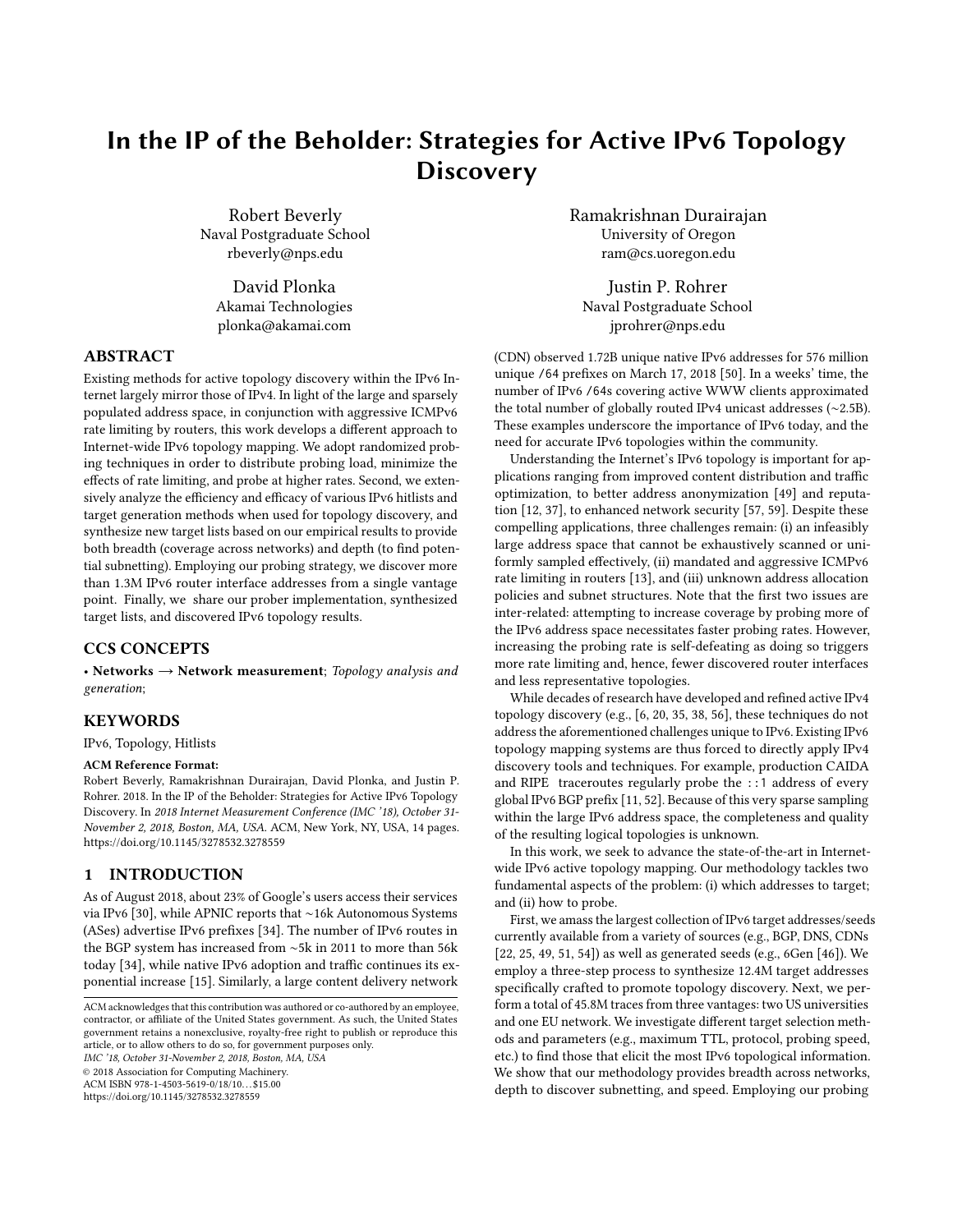strategy, we discover >1.3M IPv6 router interface addresses from a single vantage point in a single day – an order of magnitude more than produced by current state-of-the-art mapping systems that use hundreds of vantages in the same period. Our primary contributions thus include:

- Evaluation of various means to synthesize target addresses from seven different input seed sets.
- Quantification of random probing to maintain high rates while avoiding ICMPv6 rate limiting.
- Characterization of target list power to yield topological results.
- IPv6 subnet discovery as a case study of topological inference.
- IPv6 router interface-level topology results, our synthesized target lists, and our prober implementation [\[7\]](#page-13-23).

The remainder of this paper is organized as follows. Section [2](#page-1-0) provides background on IPv6 topology mapping, while Section [3](#page-2-0) characterizes the seed lists we utilize and describes our method for synthesizing an IPv6 target set. We describe our probing in Section [4,](#page-5-0) and provide results from an Internet-wide probing campaign in Section [5.](#page-8-0) Section [6](#page-10-0) analyzes the results to infer likely subnetting and better understand provider provisioning. We conclude in Section [7](#page-12-0) with a discussion of the security and privacy implications of our work, as well as suggestions for continued research.

#### <span id="page-1-0"></span>2 BACKGROUND AND RELATED WORK

IPv4 topology. Since the seminal Mercator [\[31\]](#page-13-24) and Rocketfuel work [\[56\]](#page-13-15), the measurement community has made continual progress toward improving IPv4 topology discovery and inference (see e.g., [\[6,](#page-13-11) [35,](#page-13-13) [38\]](#page-13-14) and references therein). Related to our initiative to design a scalable active topology mapping system, Doubletree [\[20\]](#page-13-12) begins tracing from a midpoint on the path and halts when a trace reaches a known, previously probed portion of the path. We examine Doubletree's performance for IPv6 in Section [4.2.](#page-6-0)

Recently, Beverly introduced Yarrp, a randomized high-speed IPv4 topology prober [\[5\]](#page-13-25). In contrast to traditional traceroute techniques intended to probe individual paths, Yarrp spreads topology probes across the network rather than probing the path to each individual destination sequentially. It does this by randomly permuting the space of destination targets and TTLs, thereby attempting to avoid overloading any single router or path. In addition, Yarrp is stateless and can recover the necessary information to match replies via carefully crafted probes. These properties allow Yarrp to perform high-speed topology mapping. For instance, Yarrp has been run at 100kpps to discover more than 400k unique IPv4 router addresses in approximately 23 minutes [\[5\]](#page-13-25).

Despite the significant body of prior work on IPv4 topology, IPv6 has at least two fundamental differences: a much larger address space (that is sparsely populated) and aggressive ICMPv6 rate limiting [\[13,](#page-13-10) [36\]](#page-13-26). We explore new techniques to accommodate both of these properties in this work.

IPv6 topology. Dhamdhere et al. studied the evolution of IPv6 topology at the AS-level using passive BGP data and found that fewer than 50% of AS-level paths in 2012 were identical between IPv4 and IPv6, while a single AS (Hurricane Electric) appeared in 20-95% of observed IPv6 AS paths [\[18\]](#page-13-27). Similarly, Czyz et al. examined BGP tables in 2013 and, while they found only 19% of ASes supporting IPv6, a k-core analysis showed that these ASes were well-connected large networks with high centrality [\[15\]](#page-13-3). Complementary to these efforts, we take an in-depth look at the IPv6 topology, starting from an interface-level perspective, after a period of sustained growth, via active probing.

Presently, two production measurement platforms continually perform active IPv6 topology mapping: CAIDA's Ark [\[11\]](#page-13-16) and RIPE Atlas [\[52\]](#page-13-17). These systems send Paris [\[4\]](#page-13-28) traceroute probes toward the ::1 address in each IPv6 prefix present in the global BGP table. Ark also probes a random address in each prefix. A central finding of our work is that using BGP prefixes alone to guide target selection works well to capture topological breadth, but not depth, i.e., it does not discover subnetting.

Rohrer et al. uniformly sampled the IPv6 Internet in 2015 by tracerouting to an address in every /48 prefix that makes up the routed IPv6 address space [\[53\]](#page-13-29). Their study issued ten times as many traces as our work, yet found an order of magnitude fewer interfaces – demonstrating the necessity to perform finer-grained probing within some prefixes to discover extant subnetting and the routers supporting the subnets.

More broadly, prior studies of IPv6 topology use traditional tools including traceroute6 [\[44\]](#page-13-30) and scamper [\[41\]](#page-13-31). Gaston was the first to explore higher-rate IPv6 active topology probing [\[28\]](#page-13-32) via randomization, and demonstrated the ability to capture roughly an equivalent amount of topological information as collected via CAIDA's Ark system. However, Gaston's study did not examine the critical problem of target selection and rate-limiting, and did not explore the ability to utilize high-speed probing to discover a larger swath of the topology. Alvarez et al. developed and evaluated methods to deal with ICMPv6 rate-limiting problems, but in a stateful, proprietary prober [\[3\]](#page-13-33).

Separate to interface-level topology discovery is finding aliases, i.e., determining those interfaces that belong to the same physical router, and creating router-level graphs. Luckie et al. developed speedtrap, the first Internet-scale IPv6 alias resolution technique [\[42\]](#page-13-34), now used to produce router-level graphs of the IPv6 Internet as part of CAIDA's ITDK [\[10\]](#page-13-35). In this work, we focus on IPv6 interface address discovery, and do not perform alias resolution. However, as alias resolution takes interface addresses as input, the ability to discover IPv6 interfaces is directly beneficial [\[47\]](#page-13-36).

IPv6 hitlists. Catalogs of active IPv6 addresses in the Internet, commonly known as hitlists, have been of interest to the measurement community over the last decade. Notable efforts leverage active (e.g., random probing of ::1 [\[11\]](#page-13-16), exhaustive probing of ::1 address in each /48 in all advertised /32s [\[53\]](#page-13-29), and reverse DNS zone walking [\[8,](#page-13-37) [22\]](#page-13-18)) and passive techniques (e.g., from BGP updates [\[18,](#page-13-27) [34\]](#page-13-2) and from traffic captures [\[17\]](#page-13-38)) as well as a number of passive and active sources [\[25\]](#page-13-19). Similar to our effort, Gasser et al. observe the propensity of IPv6 hitlists to contain clusters of addresses [\[26\]](#page-13-39). While Gasser provides a new, aggregate IPv6 hitlist that also removes aliased prefixes, they do not study how to adapt the hitlist to IPv6 topology discovery. We provide details of the specific hitlists we utilize in Section [3.1.](#page-2-1)

IPv6 addresses and deployments. Many issues pertinent to our work – including address seed sources, target selection, and probing techniques – reflect current understanding of IPv6 network reconnaissance [\[29\]](#page-13-40). Malone analyzes different aspects of three IPv6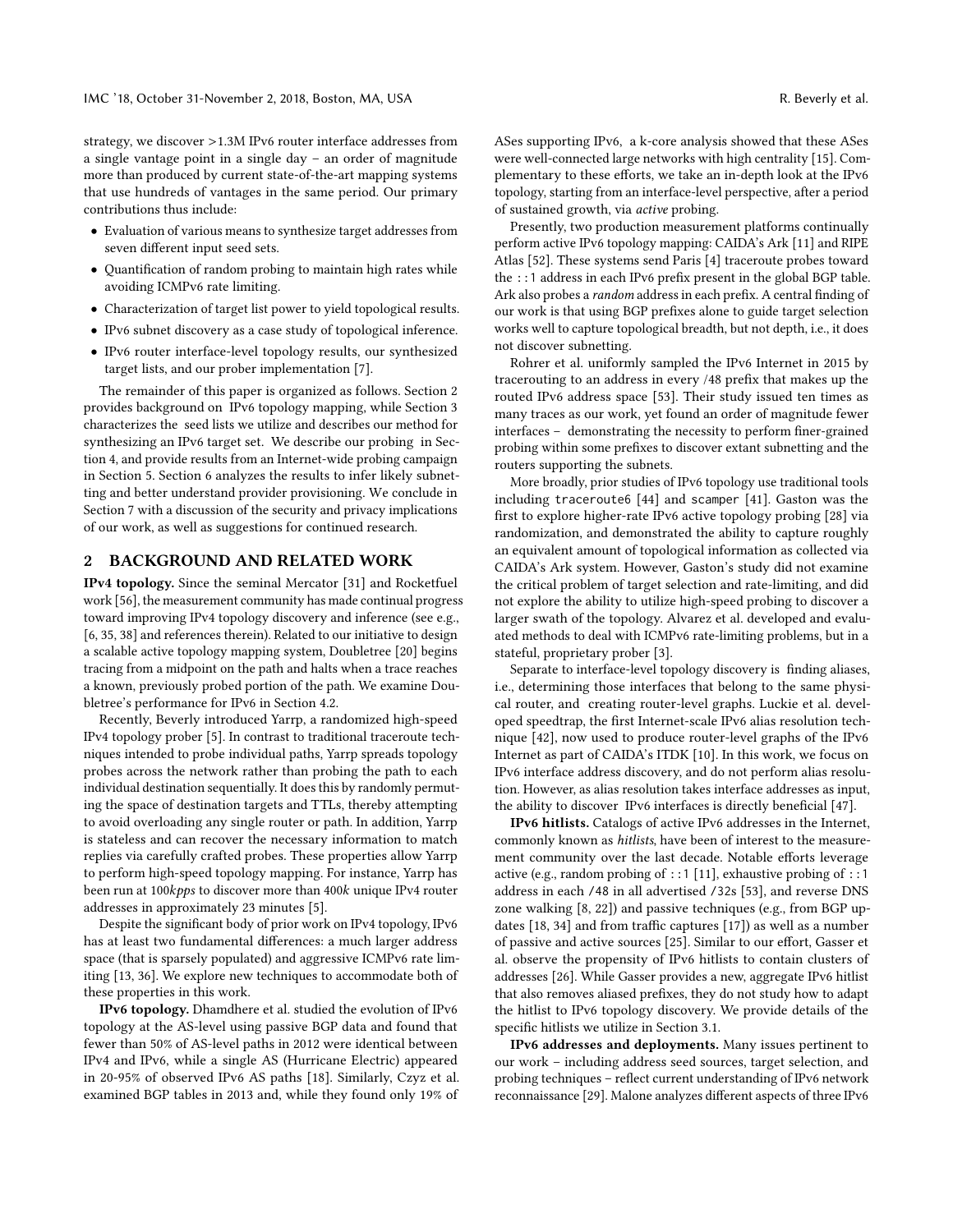<span id="page-2-2"></span>

#### Figure 1: IPv6 topology target generation: addresses from various seeds are transformed into intermediate prefixes which are then synthesized into targets.

address datasets and presents an analysis technique to learn about their deployments and usages [\[44\]](#page-13-30). Czyz et al. [\[16\]](#page-13-41) studied 520k and 25k dual-stacked servers and routers respectively and compared the security policies of IPv4 and IPv6 deployments. To assess the lifetime and density of IPv6 addresses, Plonka and Berger developed Multi-Resolution Aggregate plots and classified billions of addresses spatially and temporally [\[48\]](#page-13-42). A recursive algorithm to discover and extract IPv6 addressing patterns is discussed in [\[58\]](#page-13-43). Similarly, Foremski et al. proposed the Entropy/IP system to uncover the structure of IPv6 addresses using machine learning [\[24\]](#page-13-44). In a like vein, Murdock et al. designed "6Gen" target generation [\[46\]](#page-13-22). 6Gen exploits address locality: discovery of new targets happens closer to highly dense ranges. In a nybble, targets are generated either based on a specific range (e.g.,  $2$ :: $[1-4]$ :0) or wildcard (e.g.,  $2$ ::?:0); the former is tight clustering while the latter is referred as loose.

### <span id="page-2-0"></span>3 TARGET SELECTION

Our methodology tackles two primary challenges: (i) selecting targets from the large and sparsely populated IPv6 address space; and (ii) effectively probing. This section considers target selection.

## <span id="page-2-1"></span>3.1 Target Generation

We employ a three step process, outlined in Figure [1,](#page-2-2) to prepare a set of targets, based on a set of intermediate prefixes, which are synthesized from seeds. The targets are IP addresses to be used as destinations for TTL-limited probes emitted from a vantage. When discussing IPv6 addresses, we adopt the standard vernacular of a subnet prefix to denote the high-order bits and the interface identifier (IID) to denote the least significant 64 bits [\[33\]](#page-13-45).

Step 1: Seed Sourcing. A list of seeds is obtained from a source. Our seeds are either IP prefixes (base address and length) or IPv6 addresses (base address with implicit 128bit length), which are used as hints to select interesting areas of the address space that help define probe destinations.

Step 2: Prefix Transformation. One or more transformations may be applied to the seeds to yield a set of intermediate prefixes. Depending on the transformation method, the resulting set might have the same or fewer number of prefixes than the seed list to which it was applied. The prefix transformations we use are:

- kn: Perform kIP aggregation-based address anomymization with parameters:  $w = 14$  (window days),  $i = 1$  (interval hours),  $k = n$  (simultaneously-assigned /64 prefixes),  $p = 50$  (50th percentile of intervals). [\[49\]](#page-13-5), e.g., k32 and k256 [\[49\]](#page-13-5).
- zn: Extend input prefixes with length  $\lt n$  to  $/n$ , i.e., base address set to zeroes after the nth bit; aggregate input prefixes having length  $> n$  to /n prefixes.

Step 3: Target Synthesis. Lastly, a synthesis method takes the intermediate prefixes as input and yields a set of target addresses. The target synthesis methods used in this study are as follows:

- lowbyte1: bitwise OR prefix base address with IID value :0000:0000:0000:0001.
- fixediid: bitwise OR prefix base address with IID value :1234:5678:1234:5678.

For each, we remove duplicate addresses within the set. The target address sets are then ready to be employed in a probe campaign.

#### 3.2 Seeds

The seed sources used in this study are as follows:

- caida: The set of probe targets selected by CAIDA, based on BGP-advertised IPv6 prefixes of size /48 or larger, i.e., prefixes with length of at most 48 bits [\[11\]](#page-13-16).
- fiebig: The set of IPv6 addresses gleaned from walking the ip6.arpa zones in the DNS [\[22\]](#page-13-18).
- fdns any: A set of IPv6 addresses found in DNS answers in response to forward DNS ANY queries performed by Rapid7's Project Sonar [\[51\]](#page-13-20).
- dnsdb: A set of IPv6 addresses found in DNS answers passively observed in AAAA DNS query responses by Farsight Security's Farsight Passive DNS project, anonymized and imported into Farsight DNSDB [\[54\]](#page-13-21). We queried DNSDB for all IPv6 records observed between 15 Feb and 28 Apr 2018 in the covering set of all advertised BGP IPv6 prefixes (as reported by RouteViews [\[1\]](#page-13-46) on 20 Apr 2018).
- cdn: A set of IPv6 prefixes, having various lengths, that are anonymized aggregates [\[49\]](#page-13-5) covering WWW client IPv6 addresses believed to be SLAAC temporary privacy addresses (the most common type of WWW client addresses [\[48\]](#page-13-42)), as observed by a large Content Delivery Network (CDN) across 14 days, February 18, 2018 through March 3, 2018 (UTC).
- 6gen: A set of IPv6 address synthesized using the 6Gen tool in loose clustering mode [\[46\]](#page-13-22). The input to the tool is a combination of IPv6 destinations probed and new interfaces found from probing those destinations by CAIDA on March 06, 2018.
- tum: A combined set of IPv6 addresses created by combining multiple existing address sets including some that we also use individually (fdns any) and a number of others (openipmap, ct, caida-dnsnames, alexa-country, traceroute, and traceoutev6-builtin). Some of these subsets are documented in [\[25\]](#page-13-19) and others are undocumented. Each subset is packaged separately, and we noted some anomalies (such as zero-size of very small files for recent dates) leaving room for interpretation as to what would best represent the TUM dataset as a whole. With this in mind we took the most recent and largest file for each subset, which are shown in Table [2.](#page-3-0)

We examine several features of our seed lists in Table [1.](#page-3-1) At a glance we note the wide variance in size (105k addresses to 25M). The seeds are derived using widely varying methodologies, which we hope makes them complementary (not redundant). We also perform a simple classification of the IIDs in order to inform our choice of target IID, as well as enable correlation with result sets.

We classified our seed addresses using the addr6 tool [\[55\]](#page-13-47). This tool examines each address, looking for patterns, such as whether the IID, e.g., (i) may be an EUI-64 IID with an embedded MAC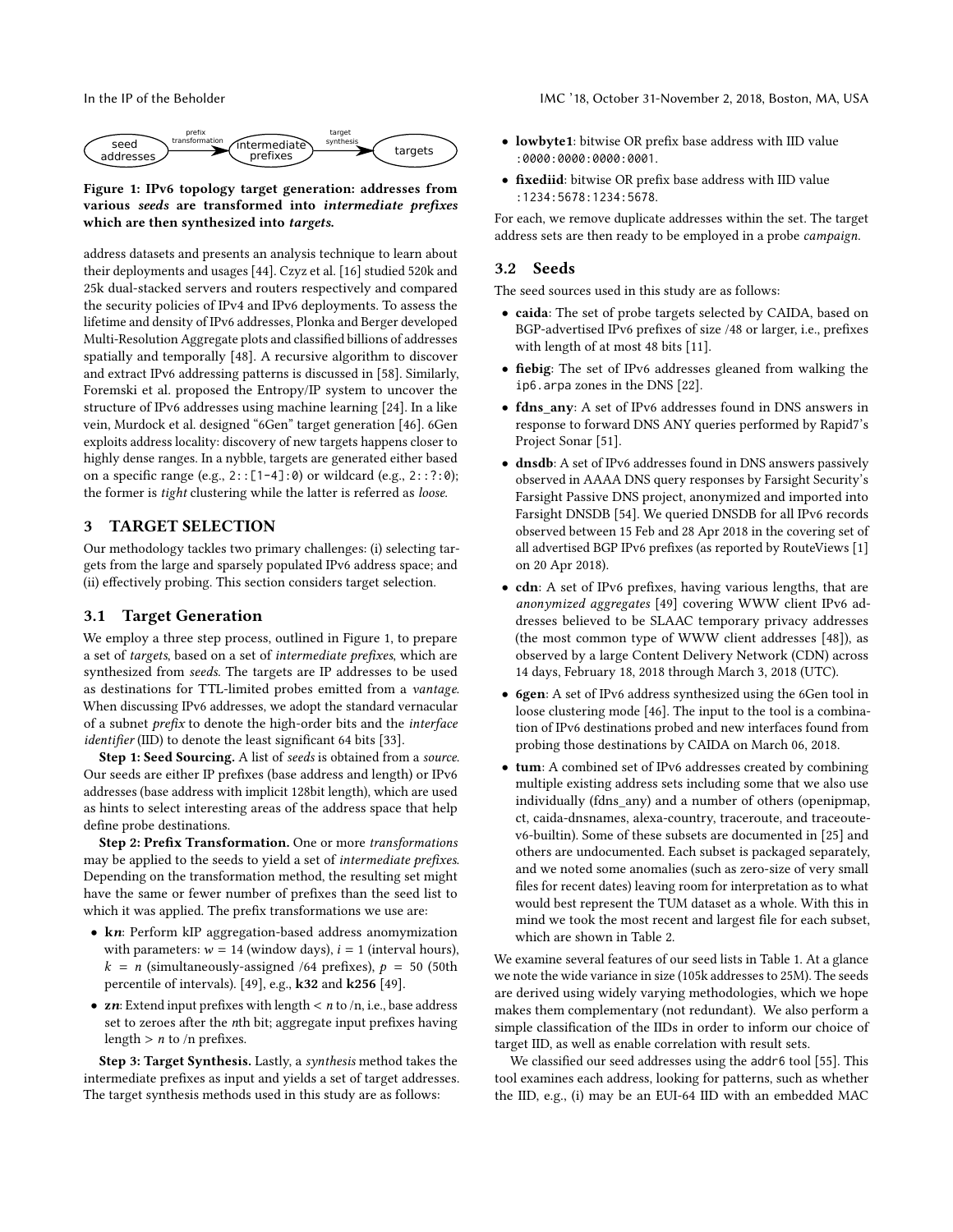<span id="page-3-1"></span>

| Name              | Method                         | Date                      | # Addrs | Interface Identifiers (IIDs) |         |          |        |               |          |  |  |
|-------------------|--------------------------------|---------------------------|---------|------------------------------|---------|----------|--------|---------------|----------|--|--|
|                   |                                | yyyy/mm/dd                |         | Random                       |         | LowByte  |        | <b>EUI-64</b> |          |  |  |
| $CAIDA$ [11]      | BGP-derived                    | 2018/05/09                | 105.2k  | 53.7k                        | 51.02%  | 51.5k    | 48.98% |               | $0.00\%$ |  |  |
| <b>DNSDB</b> [54] | Passive DNS                    | $2018/02/15 - 2018/04/28$ | 5.4M    | 1.3M                         | 24.43%  | 2.2M     | 41.27% | 146.5k        | 2.74%    |  |  |
| Fiebig $[22]$     | Reverse DNS                    | 2018/03/27                | 11.7M   | 4.2M                         | 35.94%  | 3.2M     | 27.54% | 275.4k        | 2.35%    |  |  |
| <b>FDNS</b> [51]  | Fwd. DNS                       | 2018/04/27                | 24.8M   | 3.3M                         | 13.12%  | 7.0M     | 28.20% | 236.8k        | 0.95%    |  |  |
| CDN Clients[49]   | $kIP$ anonymization: $k = 256$ | $2018/02/18 - 2018/03/03$ | N/A     | All                          | 100.00% | $\Omega$ | 0.00%  | $\theta$      | 0.00%    |  |  |
|                   | $k$ IP anonymization: $k = 32$ | $2018/02/18 - 2018/03/03$ | N/A     | All                          | 100.00% | $\Omega$ | 0.00%  | $\theta$      | $0.00\%$ |  |  |
| 6gen [46]         | Generative                     | 2018/03/13                | 4.9M    | 4.4M                         | 89.61%  | 389.2k   | 7.93%  | 17.1k         | 0.35%    |  |  |
| Combined          | Join Sets                      | varies                    | 50.8M   | 13.2M                        | 28.19%  | 12.9M    | 27.45% | 675.8k        | 1.44%    |  |  |
| TUM $[25]$        | Collection                     | varies                    | 5.6M    | 2.3M                         | 44.62%  | 1.2M     | 23.54% | 604.0k        | 11.79%   |  |  |
| Random            | Random                         | 2018/05/23                | 26.5M   | $\theta$                     | 0.0%    | 95.8k    | 0.36%  | $\Omega$      | $0.0\%$  |  |  |
|                   |                                |                           |         |                              |         |          |        |               |          |  |  |

Table 1: Seed List Properties

#### Table 2: TUM Seed Subsets

<span id="page-3-0"></span>

| Filename                             | # Addresses |
|--------------------------------------|-------------|
| alexa-country-2018-04-23.csv         | 1,634       |
| caida-dnsnames-2018-01-17.csv        | 1,268,982   |
| caida-dnsnames-2018-04-25.csv        | 16,507      |
| ct-2018-04-27.csv                    | 21,983,387  |
| openipmap-2018-04-23.txt             | 11,149      |
| rapid7-dnsany-2018-03-30.csv         | 24,959,477  |
| rapid7-dnsany-2018-03-31.csv         | 14,434,117  |
| traceroute-2018-04-24.txt            | 128,398     |
| traceroute-v6-builtin-2018-02-25.txt | 112,754     |
| All zone files from 2018-04-27       | 17,173,243  |
| Total                                | 80,089,648  |
| <b>Total Unique</b>                  | 5,599,313   |

address, (ii) has a run of zeroes followed only by a low number ("lowbyte"), or (iii) has no discernible pattern ("randomized", essentially meaning unrecognized). In Table [1,](#page-3-1) the percentages reflect the proportion within each seed list (row).

The CDN clients' individual IPv6 addresses were not provided to the authors in order to maintain privacy; instead, the authors received and utilized anonymized prefixes that were generated using the kIP aggregation approach as mentioned in Section [3.1.](#page-2-1) While the number of addresses aggregated is undisclosed, there were 421,807 aggregates (prefixes) in the CDN-k256 set and 3,445,329 in the CDN-k32 set. We treat the first six seed lists in Table [1](#page-3-1) as independent. We create our own combined list by joining those six lists. The TUM list is also a collection [\[25\]](#page-13-19), which includes CAIDA and FDNS subsets, and therefore is not independent of the first six lists. Lastly, we randomly generate 26.5M targets in BGP routed IPv6 address space as a control seed list.

#### <span id="page-3-3"></span>3.3 Selecting Transformations

Prefix transformation granularity. Next, we seek to understand the influence of aggregation granularity when performing prefix transformation. Many of our seed input datasets contain multiple IPv6 addresses within the same /64 prefix – this is a natural consequence of their intended use as hitlists for IPv6 host discovery, rather than IPv6 router discovery. Intuitively, assuming that /64 prefixes are allocated to LANs or Internet service subscribers as the smallest common IPv6 subnets, we would not typically expect traceroutes to multiple addresses within the same /64 to yield different topologies.

#### <span id="page-3-2"></span>Table 3: ICMPv6 Trial Results by Transformation

| zn | Probes | Other ICMPv6 | Addrs             | Excl Addrs |
|----|--------|--------------|-------------------|------------|
| 40 | 1.4M   | 17.5k        | 27.0 <sub>k</sub> | 158        |
| 48 | 3.6M   | 105.8k       | 45.5k             | 321        |
| 56 | 6.1M   | 194.8k       | 60.5k             | 1.1k       |
| 64 | 11.8M  | 486.8k       | 85.5k             | 27.2k      |

To characterize the relationship to the discovered topology, and the probing required when using our  $zn$  transformation, we mounted a trial campaign that probed the fdns\_any dataset for varying values of n. Table [3](#page-3-2) shows that z64 requires more than eight times as many probes as z40, but discovers three times as many unique interfaces. More importantly, we consider the number of interfaces that are discovered exclusively as a result of using a particular transformation level. Although z64 requires significant probing, there are more than 27k interfaces that were only discovered when using this transformation level. Finally, we examine the number of non-"Time Exceeded" responses from each of the levels. The fraction of other ICMPv6 responses per probe is 0.012, 0.029, 0.032, and 0.041 for  $n = 40, 48, 56, 64$ , respectively. Thus, after normalizing to the number of probes, the  $n = 64$  transformation level has the effect of producing a higher rate of non-"Time exceeded" responses, suggesting that these probes are reaching deeper into networks.

Target synthesis. The lower 64 bits of an IPv6 address denote the interface identifier (IID) [\[33\]](#page-13-45). Given a candidate prefix, we must select an IID within that prefix to probe. Natural candidates are the  $IID$  ::1, a random  $IID$ , an  $IID$  occurring in the input seed list, or a (optionally fixed) pseudo-random identifier. In addition to understanding whether this choice has an impact on topological discovery, we further wish to expose the extent to which different identifiers elicit non-"Time Exceeded" messages as a metric of impact on hosts. We therefore mounted two trial campaigns using the cdn-k256 prefixes, the z64 transformation, and both the (a) lowbyte1 and (b) fixediid host identifiers for target synthesis. Table [4](#page-4-0) shows the distribution of ICMPv6 Time Exceeded and Destination Unreachable responses received as a result of the campaigns.

First, we find that more than 98% of responses are ICMPv6 time exceeded messages as we expect. We see only negligible differences between lowbyte1 and fixediid; lowbyte1 produces five times as many ICMPv6 port unreachable responses, but the total number of such responses is still very small. Second, to understand the use of a known address within the prefix, we further compare against probes toward known addresses within the Fiebig seed list (not shown).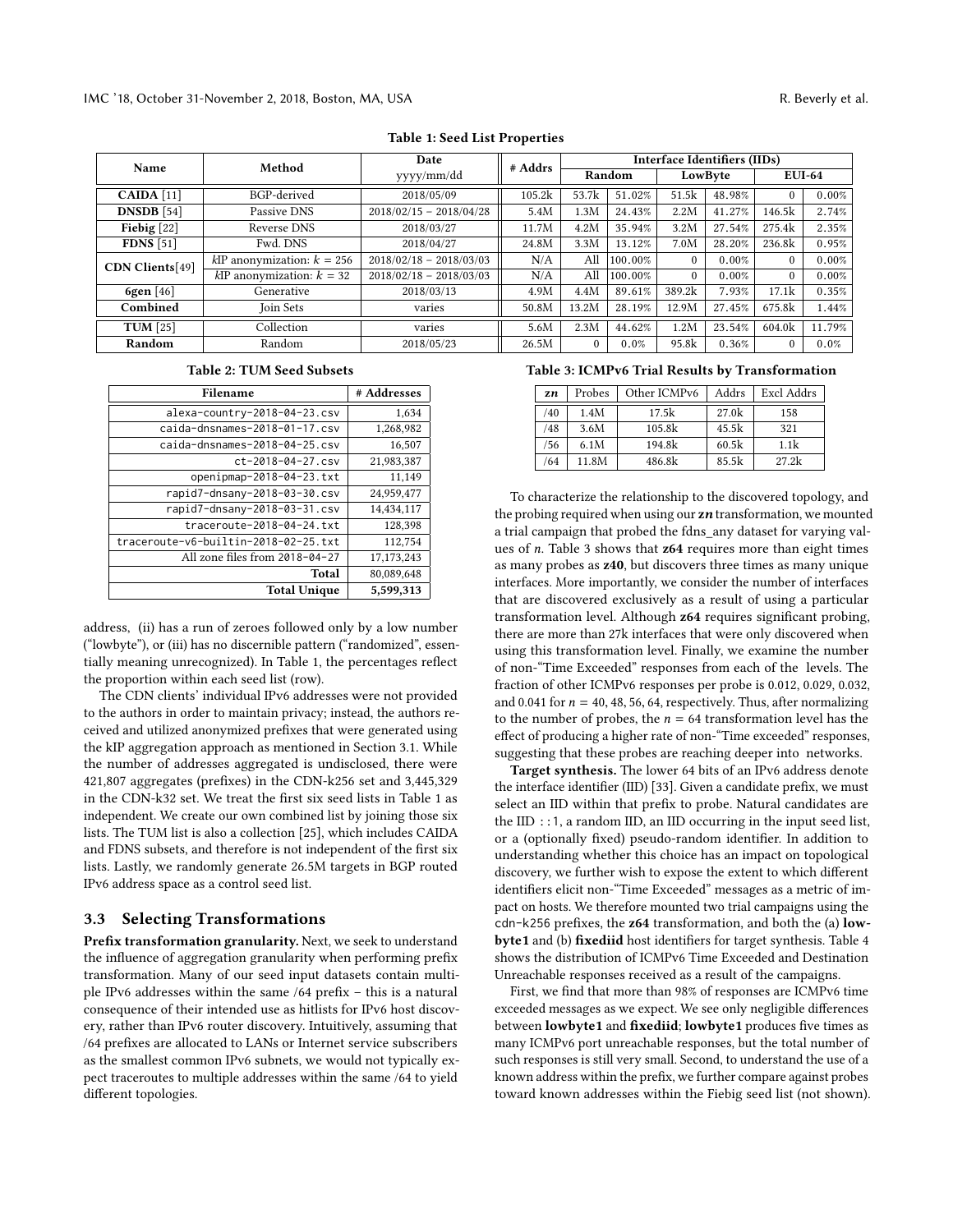type/code CDN-k256 z64 Fiebig  $lowbyte1$  fixediid Time Exceeded 98.1% 98.1% 95.8% no route to destination  $\begin{array}{|c|c|c|c|c|} \hline 0.7\% & 0.7\% & 0.6\% \hline \end{array}$ administratively prohibited 0.6% 0.6% 0.4% address unreachable 0.3% 0.4% 0.7% port unreachable  $0.1\%$  0.0% 2.3% reject route to destination  $\begin{array}{|c|c|c|c|c|c|} \hline 0.1\% & 0.2\% & 0.2\% \hline \end{array}$ 

<span id="page-4-3"></span>

<span id="page-4-1"></span>

Figure 2: Features contributed by each target set

In contrast to probing the ::1 or fixed, these port unreachable messages constitute 2.3% of the distribution for the known address probing, suggesting that our probing is reaching end hosts.

Because we observe only minimal impact on discovery between fixed IID and the ::1 IID (a response rate difference of less than 2%), we choose to use the fixed identifier for the remainder of the experiments in order to minimize any potential impacts from probes reaching end hosts.

#### 3.4 Target Set Characterization

After generating our target sets as in Section [3.1](#page-2-1) and Figure [1,](#page-2-2) we characterize and compare them across multiple dimensions in Table [5.](#page-5-1) Unique targets refers to the number of targets in the set after duplicates have been removed. Exclusive (Excl) features are those found only in one of the sets and not any other set. We find that most of the sets have some fraction of targets that are not found in the public BGP IPv6 routing tables, and in some cases (e.g., Fiebig) this fraction is significant, so the "Routed Targets" and "Exclusive Routed Targs" columns characterize only the subset of targets that appear in BGP. Additionally we note that some target sets, despite a large number of targets, are concentrated in only a few BGP prefixes and ASNs, based on the number of BGP prefixes and ASN represented in each set.

As mentioned in Section [3.1,](#page-2-1) some seed lists, and consequently the corresponding target sets, are not independent of others. When computing features that are exclusive to any of the first 14 sets listed in Table [5](#page-5-1) (CAIDA through 6Gen), we do not consider the Combined or TUM sets, since they would mask the exclusive contributions of

<span id="page-4-0"></span>

(b) DPL distribution when sets are considered together

## Figure 3: Discriminating Prefix Length (DPL) Distributions for target sets (CDF)

the features that are found in that set exclusively. The Combined and Total sets appear here merely to show the total number of unique features that exist across all sets; they are not independently probed as their own campaigns.

Figure [2](#page-4-1) shows the features contributed exclusively by each z64 target set. Clearly there are a few large players in terms of number of targets/routed targets, however this does not strongly correlate to representation in BGP prefixes (Pfx) or ASNs. Since the vast majority of prefixes and ASNs are represented in more than one target set, we provide an alternate inset view of those two features with the shared contribution removed. From this we can see the lack of correlation between target set size and those BGP features.

<span id="page-4-4"></span>3.4.1 Discriminating Power. In this work we rely heavily on the notion of address' discriminating prefix length (DPL).<sup>[1](#page-4-2)</sup> An address' DPL is the first (leftmost) bit at which it differs from its nearest address accompanying it in a (sorted) set, e.g., one of our target sets. From left to right (high to low order) bits across the address, the DPL is how far one must compare addresses, bit by bit, to discriminate them from each other, for instance how a primitive router might determine which way to forward traffic if two addresses required

<span id="page-4-2"></span><sup>&</sup>lt;sup>1</sup>Kohler et al. [\[39\]](#page-13-48) introduced the term "discriminating prefix length." It has been employed in the structure analysis of both active and passive measurements.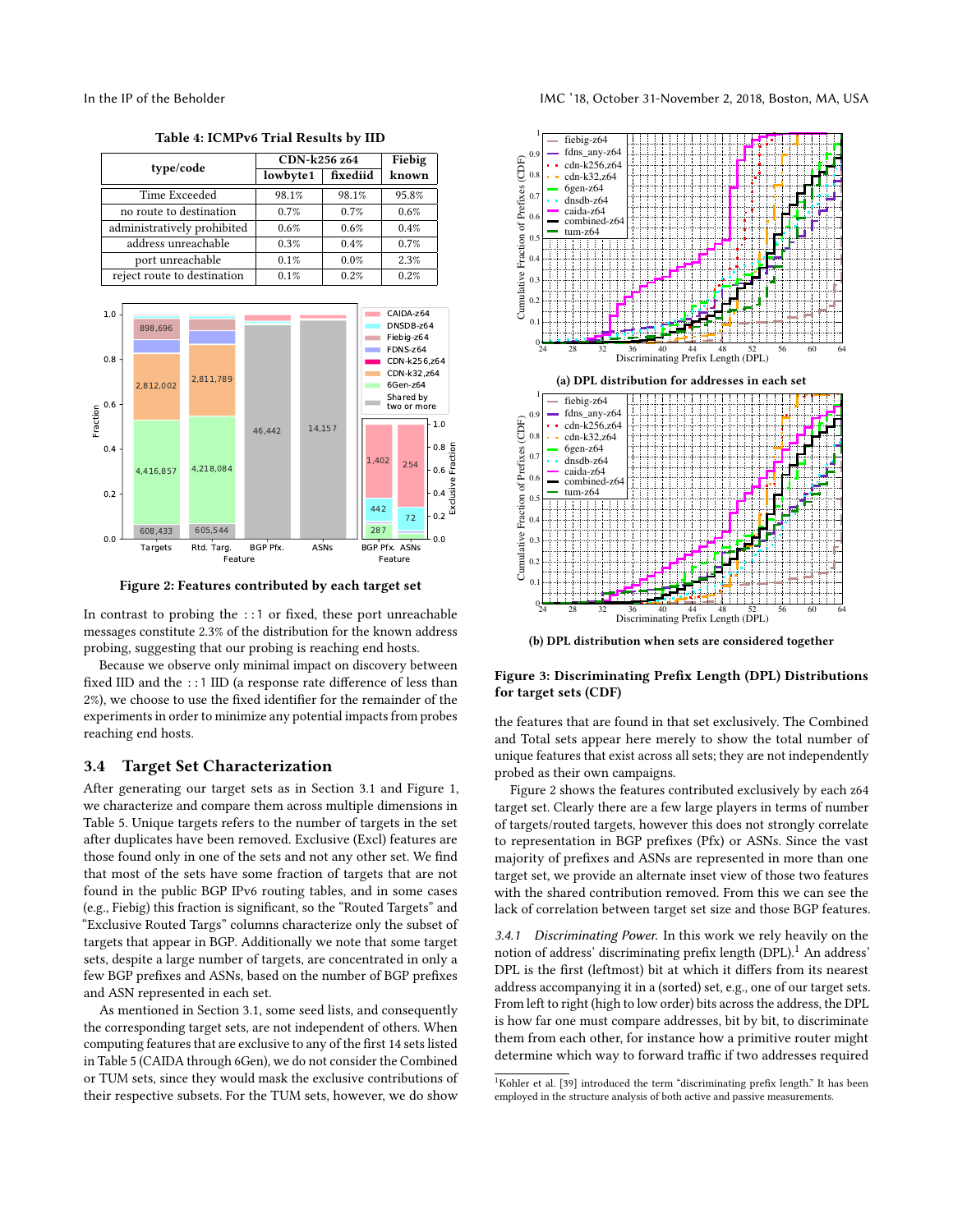<span id="page-5-1"></span>

|              |      | Unique  | Exclusive | Routed         | Exclusive           | <b>BGP</b>       | Exclusive      |             | Exclusive      |              |
|--------------|------|---------|-----------|----------------|---------------------|------------------|----------------|-------------|----------------|--------------|
| Name         | Agg  | Targets | Targets   | <b>Targets</b> | <b>Routed Targs</b> | Prefixes         | <b>BGP</b>     | <b>ASNs</b> | <b>ASNs</b>    | 6to4         |
| <b>CAIDA</b> | z48  | 78.3k   | 26.4k     | 76.2k          | 25.4k               | 47.5k            | 1.4k           | 14.4k       | 254            | $\theta$     |
|              | z64  | 105.2k  | 56.6k     | 102.7k         | 55.2k               | 47.6k            | 1.4k           | 14.4k       | 254            | $\theta$     |
| <b>DNSDB</b> | z48  | 93.8k   | 9.3k      | 93.3k          | 9.4k                | 36.5k            | 360            | 12.8k       | 73             | 80           |
|              | 264  | 233.0k  | 101.1k    | 231.9k         | 101.0k              | 36.7k            | 442            | 12.8k       | 72             | 80           |
| Fiebig       | z48  | 102.2k  | 85.4k     | 45.1k          | 28.8k               | 6.0k             | 8              | 3.9k        | $\overline{c}$ | $\theta$     |
|              | 264  | 1.0M    | 898.7k    | 576.9k         | 468.8k              | 6.0 <sub>k</sub> | 11             | 3.9k        | 2              | $\mathbf{0}$ |
| <b>FDNS</b>  | z48  | 228.7k  | 171.8k    | 193.0k         | 136.7k              | 13.4k            | 17             | 7.7k        | 5              | 88.4k        |
|              | z64  | 746.9k  | 566.3k    | 709.9k         | 530.4k              | 13.5k            | 34             | 7.7k        | 6              | 88.5k        |
| $CDN-k256$   | z48  | 162.4k  | 2.6k      | 162.3k         | 2.6k                | 3.3k             | $\Omega$       | 589         | $\mathbf{0}$   | 160          |
|              | z64  | 396.7k  | 19.6k     | 396.6k         | 19.5k               | 3.3k             | $\Omega$       | 589         | $\theta$       | 160          |
| $CDN-k32$    | z48  | 524.2k  | 341.8k    | 523.9k         | 341.6k              | 4.9k             | 3              | 1.2k        | $\Omega$       | 1.4k         |
|              | 264  | 3.2M    | 2.8M      | 3.2M           | 2.8M                | 4.9k             | $\overline{4}$ | 1.2k        | $\theta$       | 1.4k         |
| 6Gen         | z48  | 1.4M    | 1.4M      | 1.3M           | 1.3M                | 44.3k            | 171            | 13.8k       | 17             | $\mathbf{0}$ |
|              | z64  | 4.5M    | 4.4M      | 4.3M           | 4.2M                | 44.5k            | 287            | 13.8k       | 18             | $\mathbf{0}$ |
| Combined     | z48  | 2.3M    | N/A       | 2.1M           | N/A                 | 48.3k            | N/A            | 14.5k       | N/A            | 89.9k        |
|              | z64  | 9.5M    | N/A       | 8.8M           | N/A                 | 48.6k            | N/A            | 14.5k       | N/A            | 90.0k        |
| <b>TUM</b>   | z48  | 362.7k  | 108.4k    | 305.3k         | 86.0k               | 25.6k            | 36             | 10.9k       | 10             | 91.0k        |
|              | 264  | 2.1M    | 1.3M      | 2.0M           | 1.3M                | 25.9k            | 158            | 10.9k       | 20             | 91.2k        |
|              | z48  | 2.4M    | N/A       | 2.2M           | N/A                 | 48.3k            | N/A            | 14.5k       | N/A            | 100.7k       |
| Total        | z64  | 10.8M   | N/A       | 10.1M          | N/A                 | 48.8k            | N/A            | 14.5k       | N/A            | 100.9k       |
|              | both | 12.4M   | N/A       | 11.5M          | N/A                 | 48.8k            | N/A            | 14.5k       | N/A            | 114.9k       |

Table 5: Target Set Properties

different treatment. As such, the DPLs of addresses in a set capture their proximity to each other – the higher the DPLs the closer the addresses are – and, when two addresses are topologically heterogeneous, e.g., in different subnets, the addresses' DPL is a lower bound on their respective subnets' prefix length. We will first employ DPL to characterize our target sets. Later, in Section [6,](#page-10-0) we use DPL when discovering network topology from trace results.

Figure [3a](#page-4-3) explores the potential power of each target set to discriminate addresses and subnets, on its own. Note how the distribution of discriminating prefix lengths characterizes a target set. For instance, about 50% of the caida-z64 target addresses have a DPL less than 48, i.e., they do not share the same top 48 bits, and therefore are not covered by the same /48 prefix. In contrast, over 70% of the fiebig-z64 target addresses have DPL of 64, meaning the addresses share the top 63 bits, i.e., are very near one another.

Figure [3b](#page-4-3) explores the increased potential discriminating power that each target set brings when they are used in combination. For example, the caida-z64 distribution shifts right, meaning that some addresses from other target sets are interleaved amongst its target addresses, thus yielding more power to discover router hops on paths to more (specific) routed prefixes or subnets. One might say addresses in some target sets cleave apart addresses in others, yielding a more powerful combined target set in depth as well as breadth. In contrast, note that the distribution of fiebig-z64 is unaffected by the combination. This is largely because it has densely-arranged target addresses, 89% of which are unique (see Table [5\)](#page-5-1) and are not interleaved with those of other target sets.

Note Figure [3b](#page-4-3) allows us to make predictions about the discriminating power of the target sets in combination with each other as measured by a shift rightward to higher DPL values. For instance, cdn-k256,z64 when combined with cdn-k32,z64 discriminating power shifts to that of latter, which happens to contain 94% of the

targets in the former. Also, combining fdns\_any-z64 with tum-z64 converge to similar discriminating power. Presumably this is a sideeffect of the latter largely including the former. Indeed, 88% of the targets in fdns\_any-z64 are contained in tum-z64. Additionally, dnsdb-z64 roughly converges with tum-z64 and fdns\_any-z64. Given the latter is also DNS-based, it is plausible that it explores some some common address space.

Also noteworthy is what does not change between Figures [3a](#page-4-3) and [3b.](#page-4-3) None of the "large" target sets (cdn-k32,z64; 6gen-z64; or tum-z64) shift noticeably to the right. From this we draw two insights. First, combining significantly smaller sets with large sets has no significant impact on the potential discriminating power of the large set (unsurprisingly), even when significant interleaving occurs. Second, none of our large sets interleave significantly with each other. This is both good and bad, meaning that they are complementary in terms of the regions of IPv6 space explored, with the tradeoff being that they do not reinforce one another to enable addition depth of topology discrimination. If two similarly sized and interleaved target sets were combined, we would expect the combined potential discriminating power to be higher than either set individually.

To reiterate, at this stage we are only discussing potential discriminating power because these are only target sets; they are not empirically discovered. While some target sets capture prefixes of real hosts, others are synthetically generated.

## <span id="page-5-0"></span>**PROBING**

We start with Yelling at Random Routers Progressively (Yarrp), a randomized high-speed IPv4 topology prober [\[5\]](#page-13-25). Rather than maintaining large amounts of state, as randomization imposes on a traditional traceroute-based prober, Yarrp encodes details of the probe (e.g., originating TTL and timestamp) within the packet so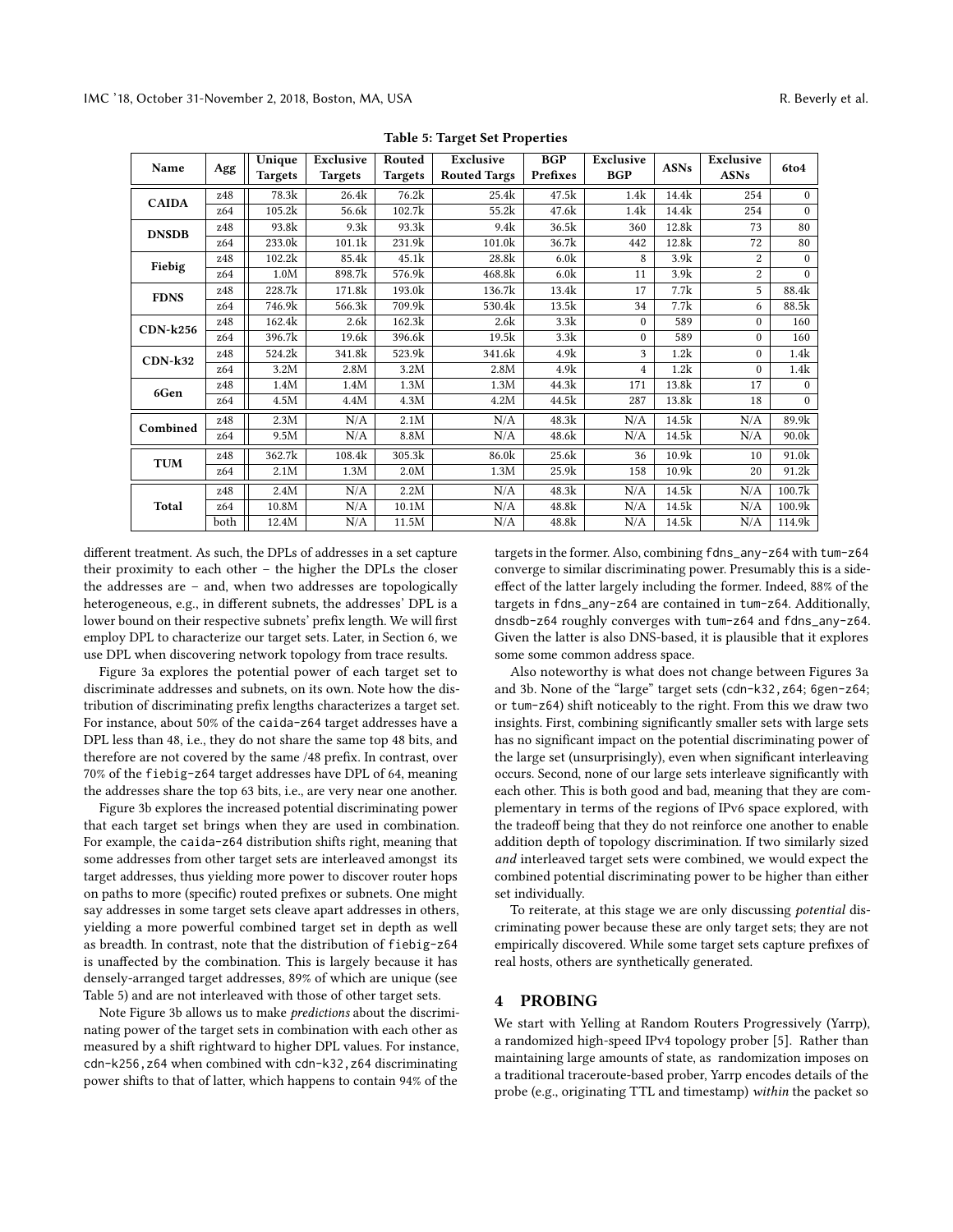<span id="page-6-1"></span>

Figure 4: Yarrp6 state: a 12B application payload carries state and corrects the checksum such that the IPv6 and transport headers remain per-target constant.

that state can be reconstructed from the ICMP reply. This encoding thus allows Yarrp to be stateless. Yarrp thus decouples probing from topology construction; the complete set of responses to any single destination are not in any order and are intermixed with the responses from all other destinations. Based on promising results measuring IPv4 [\[5\]](#page-13-25), we explore adapting these techniques to the IPv6 domain which has both a much larger and sparsely populated address space, as well as mandated ICMPv6 rate limiting.

#### 4.1 Yarrp6

State encoding. IPv6 requires several changes in order to retain the stateless nature of Yarrp. First, IPv6 headers have removed some of the fields used by Yarrp in IPv4 to encode state, e.g., IPID. While there is less room for encoding within the IPv6 packet header, conversely, ICMPv6 affords the advantage of complete packet quotations. Rather than having to encode state into the probe's packet headers such that a partial (28 bytes, 28B) packet quotation contains Yarrp state, the ICMPv6 specification requires as much of the packet that induced the "Time Exceeded" message to be returned as possible [\[13\]](#page-13-10). This allows us to encode and recover more state (than with IPv4) and ensures that header values remain constant so all probes for the same destination follow the same path when load balancing is present [\[4\]](#page-13-28). Further, placing state in the payload removes the need to encode data within the transport protocol (for example, IPv4 Yarrp uses the TCP sequence number to encode the timestamp), and thus easily facilitates using multiple transport protocols (Yarrp6 supports TCP, UDP, and ICMPv6).

Figure [4](#page-6-1) depicts Yarrp6 state encoding within the probes it sends. After the IPv6 and transport headers is the Yarrp6 payload of 12B. The Yarrp6 payload consists of a 4B magic number and 1B instance ID to ensure that received ICMPv6 packets are indeed responses to Yarrp6 probes, and for the running instance. A single byte encodes the originating TTL ("hop limit"). Four bytes encode the probe's timestamp to permit round-trip-time (RTT) computation.

Similar to IPv4 paths, Almeida et al. find load balancing prevalent on IPv6 paths they sample [\[2\]](#page-13-49). We therefore wish to ensure that the packet headers remain constant and accommodate load balanced paths, however the transport checksum will be different for each probe as the TTL and timestamp in the Yarrp6 payload changes. While the transport checksum is not typically used for load-balancing TCP and UDP flows, the ICMPv6 checksum is employed in per-flow load balancing. We therefore include 2B of "fudge" within the Yarrp6 payload in order to ensure that the

transport checksum also remains constant. Finally, we compute a 2B Internet checksum over the IPv6 target address and, depending on the transport protocol selected, use it for the TCP or UDP source port or ICMPv6 identifier. This checksum permits detection of modifications to the IPv6 target address, e.g., due to middleboxes.

Fill Mode. A consequence of stateless operation is that Yarrp cannot stop probing when it reaches its destination, or encounters several unresponsive hops in a row (the so-called "gap-limit") [\[5\]](#page-13-25). Instead, the user must select the probe TTL range a priori, potentially missing hops if the maximum TTL is smaller than the path length, or wasting probes if the maximum TTL is too large. To accommodate this tension, we add to Yarrp6 a "fill mode."

Let the user-selected, initial maximum probing TTL be m. In fill mode, if Yarrp6 receives a response for a probe sent with hop limit h where  $h \ge m$ , it immediately sends a new probe toward the destination with a hop limit of  $h + 1$ . While these additional probes are not randomized, fills are uncommon and occur at the tail of the path where the effect of sequential probing has the least impact. We explore tuning of Yarrp6 parameters, including fill mode, next.

### <span id="page-6-0"></span>4.2 Tuning

In addition to selecting vantage points and targets, active topology discovery requires choosing the probing protocol, maximum TTL, speed, and other parameters. This section explores these parameters to better understand the tradeoffs and to guide our probing strategy.

An evaluation metric we employ is the number of discovered "interface addresses." Henceforth, we define an interface address to be a unique IPv6 source address of received ICMPv6 messages, and do not attempt to correlate these with interfaces or among routers. In particular, a packet forwarder (e.g., router) has multiple interfaces, including virtual loopbacks, and each interface can have multiple addresses. While [\[13\]](#page-13-10) specifies that nodes should choose a unicast IPv6 source address for ICMPv6 packets according to the packet's destination, other behaviors may exist.

Protocol. Any IPv6 packet can be used for active topology probing, however the well-known prevalence of middleboxes and firewalls suggests that different packet types, e.g., TCP SYN, TCP ACK, UDP, or ICMPv6, can yield different results depending on whether these are blocked along a path or whether an in-path device maintains connection state. Luckie et al. studied the influence of transport protocol for IPv4 and found that ICMP-Paris reaches the most destinations, while UDP based methods infer the greatest number of IP links [\[43\]](#page-13-50). CAIDA's production active topology discovery [\[9,](#page-13-51) [11\]](#page-13-16) utilizes ICMP-Paris for both IPv4 and IPv6.

To the best of our knowledge, there is no published equivalent analysis of the effect of transport protocol on IPv6 active topology discovery. We therefore mounted trial probe campaigns from two of our vantage points on February 1, 2018 using the CAIDA target set. We use the same permutation seed and targets to probe using TCP, UDP, and ICMPv6. To mitigate the possible effects of any rate-limiting, we probed at only 20pps.

On average, we see that probing with ICMPv6 results in ∼2.2% and 2.1% more discovered interface addresses than using UDP and TCP respectively. Interestingly, ICMPv6 probes produce on average 13.6% and 24.3% more non-"Time Exceeded" ICMPv6 responses than UDP and TCP respectively, suggesting that these probes are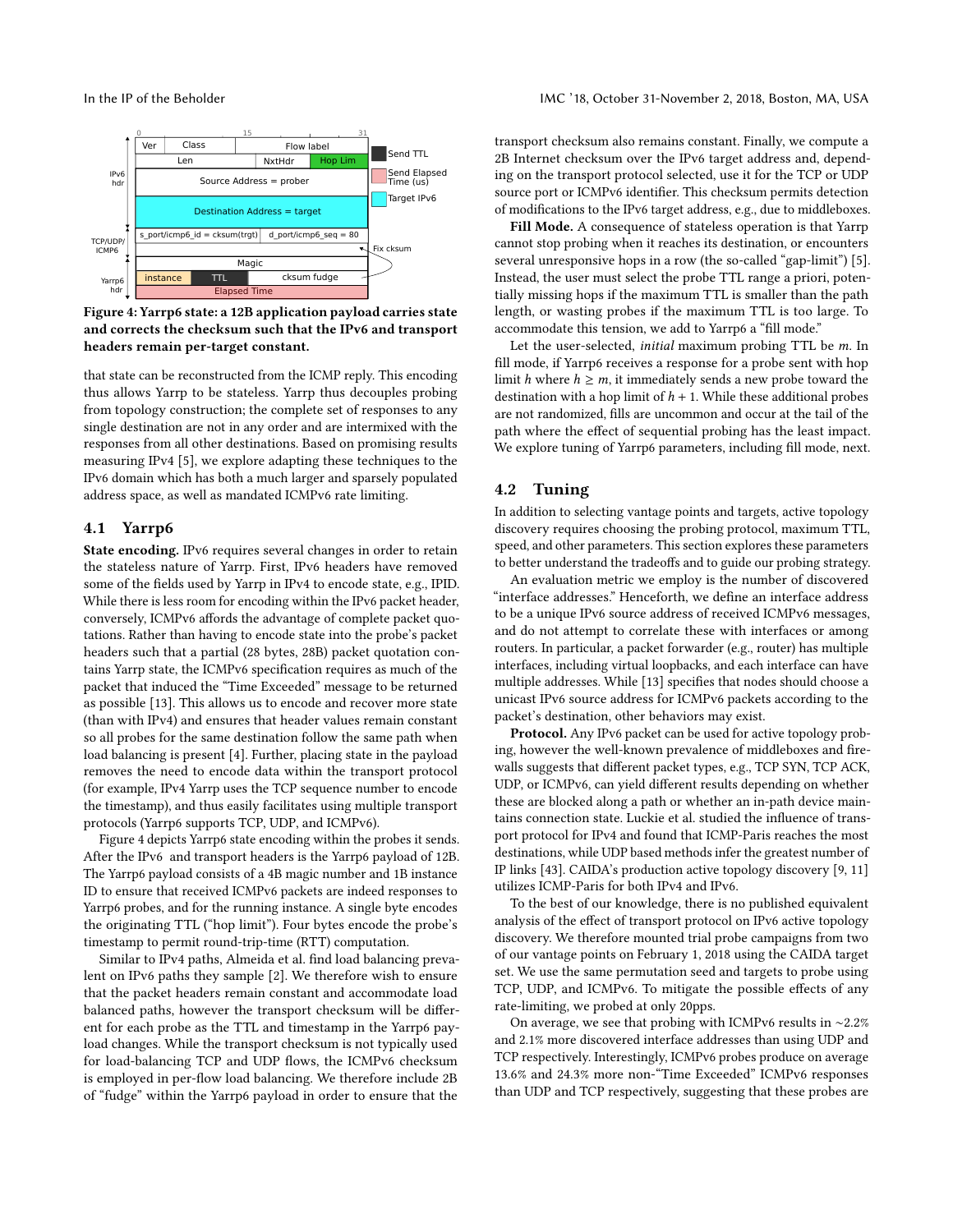IMC '18, October 31-November 2, 2018, Boston, MA, USA R. Beverly et al.

<span id="page-7-0"></span>

Figure 5: Trial Results: Relationship between probing strategy, rate, and per-hop responsiveness at two vantage points. While ICMPv6 rate-limiting is clearly evident, randomly permuting the probing order universally improves responsiveness.

penetrating deeper into the network. Given these observations, we send ICMPv6 probes for the remaining experiments.

Speed. As discussed previously, probing speed has a potentially greater impact on discovery in IPv6 as compared to IPv4 due to mandated rate-limiting. Toward understanding the behavior of various probing techniques and speeds, we mount trial probing campaigns to the CAIDA target set on April 27, 2018 from our vantage points. Figure [5](#page-7-0) shows the per-trace fraction of responses received as a function of responding IPv6 hop for speeds of 20, 1000, and 2000 pps, and using two probing strategies: randomized (as implemented in Yarrp6) and sequential (as implemented in scamper [\[41\]](#page-13-31)). Scamper running in ICMPv6 Paris mode represents the current state-of-theart topology probing tool and technique used in production systems. Note that because the number of responsive interface addresses decreases as the hop distance increases, it is necessary to compare the relative performance of Yarrp6 and sequential at different speeds.

We observe markedly different results between sequential and Yarrp6 at speeds above 20pps, especially nearer to the vantage point. For instance, in Figure [5a,](#page-7-0) while sequential and Yarrp6 have nearly identical response rates at 20pps, Yarrp6 yields a 100% response rate from the first hop for 1000 and 2000pps as compared to less than 20% and 10% for sequential. Across both vantage points, we observe better performance with Yarrp6 at all hops than achieved with sequential at higher probing rates.

Investigation of timing from packet captures of the two tools shows per-TTL bursty behavior in the sequential prober implementation, a behavior that persists as traces remain synchronized. In addition to Yarrp's randomization strategy, the rate-limiting effects could also possibly be mitigated with a different transmission behavior, an observation recently made in [\[3\]](#page-13-33).

Also of note are the variety of rate-limiting behaviors implemented by routers. For instance, hop 3 of Figure [5a](#page-7-0) and hops 5 and 9 of Figure [5b](#page-7-0) appear to implement more aggressive rate limiting as compared to the other hops. Further, while not pictured, we find one hop near one of our vantage points that only responds with time exceeded messages when ICMPv6 is used as the probe type. Because subsequent hops respond, we conjecture that this behavior is due to some form of state maintenance for security reasons.

Probe order. While sequentially increasing TTL tracing clearly induces ICMPv6 rate limiting, there are a variety of potential probe order strategies that can help mitigate the effects of rate limiting, including Yarrp6's randomization. Since we first observed the effects of ICMPv6 rate limiting on active topology scans [\[27\]](#page-13-52), other researchers have recently reported similar findings and explored different probing strategies [\[3\]](#page-13-33).

The tree-like structure of the network implies that hops closest to the vantage will experience the most probing traffic, and it follows that we observe these nearby hops exhibiting the most rate-limiting. Thus, a natural strategy to explore is Doubletree [\[20\]](#page-13-12) which first observed that paths exhibit significant redundancy in their initial hops. Doubletree chooses an intermediate starting TTL and probes forward (increasing TTL) and backward (decreasing TTL) until it receives a response from an interface it has previously observed. Doubletree then fills in missing portions of the path based on previous results.

To better understand Doubletree's performance relative to ICMPv6 rate limiting, as a trial, we also probe the CAIDA target set from our vantage points at various packet rates using scamper's Doubletree implementation. While Doubletree induces less rate limiting than traditional traceroute methods, we observe an unexpected effect: when rate limiting causes a hop to be non-responsive, Doubletree continues probing backward in the TTL space. Thus, as the token buckets on the initial hops drain, Doubletree continues to probe them, causing them to remain empty. Notwithstanding this behavior, Doubletree has two fundamental limitations. First, it is necessary to select the intermediate starting TTL, a parameter that must be heuristically estimated and set for each vantage point. Second, using results from previous traces to fill in hops that were not probed can lead to erroneous path inference, either due to violations of destination based routing, as described in [\[23\]](#page-13-53) or path changes. We therefore believe that Yarrp6 provides a compromise between completeness and scalability that is well-suited to Internet-wide IPv6 topology studies.

Finally, we note that Yarrp also includes the ability to employ a similar heuristic as Doubletree where it can maintain state over its local responsive neighborhood (e.g., router interface hops below a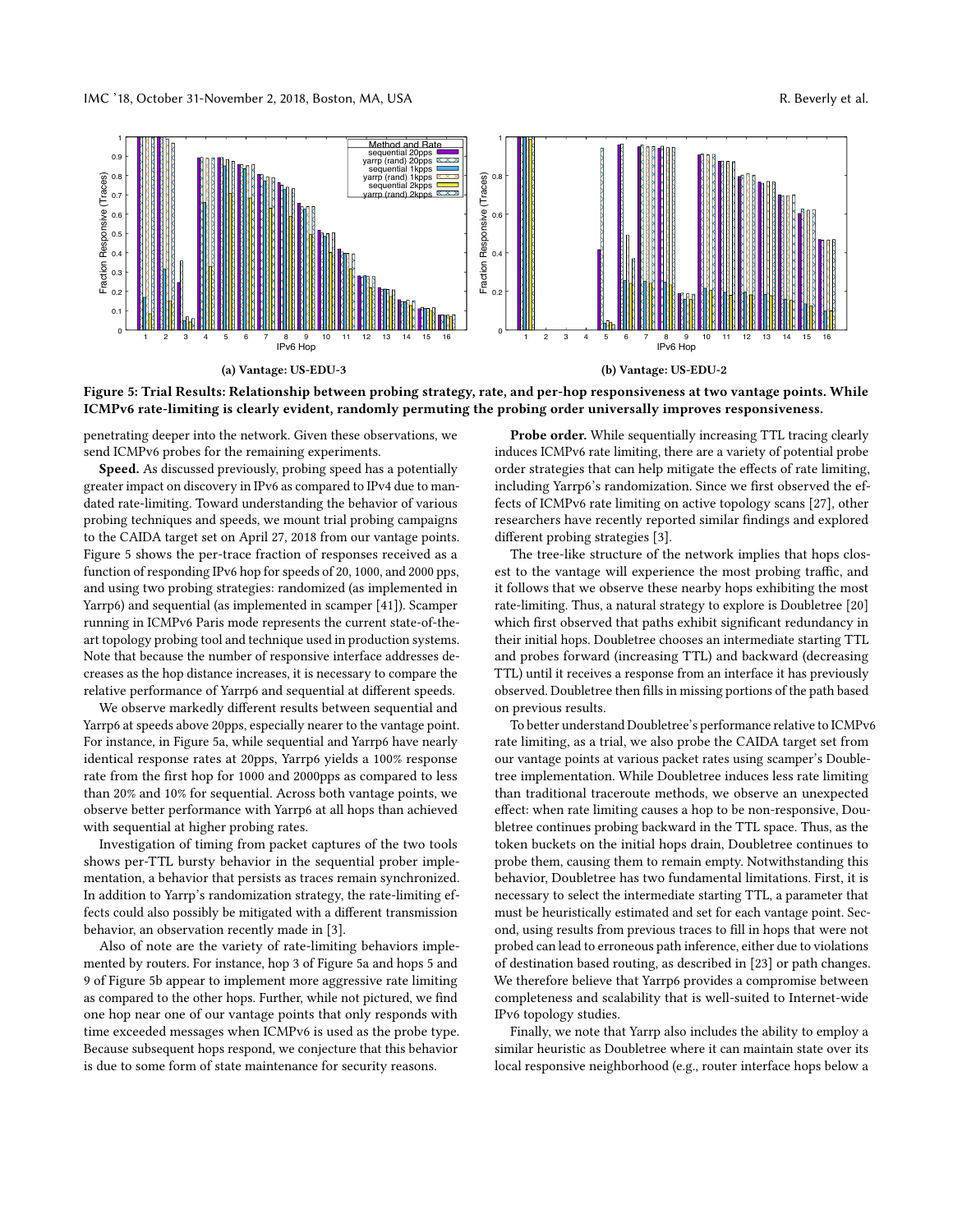<span id="page-8-1"></span>

|  | Table 6: Fill Mode Trial Results |  |  |
|--|----------------------------------|--|--|
|--|----------------------------------|--|--|

| <b>MaxTTL</b> | Probes | Fills  | <b>Int Addrs</b> | Yield % |
|---------------|--------|--------|------------------|---------|
|               | 375.6k | 96.4k  | 271              | 0.1     |
|               | 751.2k | 213.5k | 11.3k            | 12      |
| 16            | 1.5M   | 251.5k | 39.1k            | 2.2     |
| 32            | 3.0M   | 0      | 54.1k            | 1.8     |

configurable TTL). In this mode, Yarrp maintains a per-TTL timestamp of the last time a probe was sent and the last time a probe elicited a new interface address. If no new addresses are discovered within a configurable window of time, Yarrp skips future probes for that TTL. While this work purposefully takes an exhaustive stateless approach, in future research we plan to experiment with Yarrp6's neighborhood enhancement.

TTL range. As described previously, Yarrp6's fill mode balances the choice of a maximum probe TTL with discovery rate and volume of probing. Recall that the maximum TTL must be selected in advance as part of the permutation process. Thus, a large maximum TTL will potentially waste probes, while a small maximum TTL will potentially miss hops. Fill mode allows us to select a lower maximum TTL, thereby lowering probing volume, while missing fewer hops.

To quantify this tradeoff, we explore the use of different Yarrp6 maximum TTL values in a final set of trials probing the CAIDA target set on May 2, 2018. In these trials, fill mode continues probing past the maximum TTL so long as responses are received, up to a maximum hop limit of 32. Table [6](#page-8-1) shows the number of probes, probes resulting from fills, unique interface addresses discovered, and the interface address yield (addresses discovered per probe). Note that a single non-responsive hop past the maximum TTL will cause fill mode to stop. Thus, we observe that the number of fills for a maximum TTL of four is much less than for a maximum TTL of eight simply because hop five did not respond. Using a maximum TTL of 16 produces the highest yield; we therefore use this for all subsequent campaigns (i.e., results in Section [5\)](#page-8-0) in order to achieve the most efficient use of probing.

#### 4.3 Ethical Considerations

Performing large-scale, Internet-wide active measurements requires careful consideration of the experimental methodology to avoid causing harm. First and foremost, we obtained explicit permission from the networks hosting the vantage points in our study. Second, we opt to send ICMPv6 probes as they are relatively innocuous compared to UDP and TCP, are used by the existing Ark and RIPE platforms thereby facilitating direct comparison, and yield the most responses as discussed in Section [4.2.](#page-6-0) Third, although capable of much higher rates, we run Yarrp6 at 1kpps both to minimize ratelimiting (Section [4.2\)](#page-6-0) and to maintain low network load. (Note that Yarrp's randomization naturally spreads load.) Fourth, because our goal is to discover IPv6 router addresses, not end hosts, we use the fixed pseudo-random IID for all campaigns, which is unlikely to be that of an active IPv6 host. We show in Section [3.3](#page-3-3) that using this IID has negligible effect on topology discovery as compared to the ::1 IID.

Finally, we follow best practices for good Internet citizenship by making an informative web page, along with opt-out instructions, available at the source address of our probes [\[21\]](#page-13-54). Over the course of our probing campaigns, we received two opt-out requests with which we immediately complied.

# <span id="page-8-0"></span>5 RESULTS

We present the following results: (i) an analysis of the power of the target sets to yield interface addresses in Yarrp6 campaigns; (ii) comparisons of Yarrp6 results to other probers performing similar and different trace campaigns; (iii) detailed results of high-frequency Yarrp6 campaigns launched from three vantage machines each with 18 different target sets (54 in total) on May 14, 2018 and summarized in Figure [6](#page-9-0) and Table [7.](#page-9-1) The top line in the table is the combined result across all three vantages and all campaigns per vantage.

# 5.1 Topology

In terms of overall discovery, the two best performing target sets are cdn-k32 and tum. Not only do they produce the largest absolute numbers of interfaces, they continue to reveal new addresses throughout the entire probing duration. As shown in Table [7,](#page-9-1) they are largely complementary and contribute the two largest shares of interfaces exclusively discovered by single target sets.

Figure [6](#page-9-0) lets us compare the fraction of total traces performed for each target set by features of the router addresses discovered as a result of those traces. In the small axes on the right of the figure, we isolate just the fraction of exclusive BGP prefixes, and exclusive ASNs for each set, since that is obscured by the shared portion on the main figure.

Rightmost in Table [7,](#page-9-1) as with the seeds in Section [3,](#page-2-0) we used addr6 to classify the resulting interface addresses discovered across all trace campaigns. Surprisingly, we find many EUI-64 addresses, 651.4k or 45% of all interface addresses. These are labeled "EUI-64: Int Addrs" in Table [7,](#page-9-1) most prominently yielded by the tum (53% EUI-64 results) and cdn-k32 (39% EUI-64 results) campaigns. The accompanying percentage shows the proportion of EUI-64 interface addresses within each campaign. Of these EUI-64 router addresses, 59% are from one of just two manufacturers; 99.9% of each of those address are in just two ISP networks, each in different countries. In both cases, WWW content suggests they are Customer Premises Equipment (CPE) routers in ostensibly large, homogeneous IPv6 deployments. Offering further evidence, the last column labeled "EUI-64: Path Offset" explores the distribution hop positions for EUI-64 interface addresses, as a negative offset from end of path. In all CDN campaigns, we see the 5th percentile and median are 0, meaning 95% of their EUI-64 addresses are the last hop on path. For the TUM campaigns, 50% of their EUI-64 addresses are the last hop on path (median is 0) while 95% are one of the last 3 hops (5th percentile is -3). This topological difference is presumably the result of increased heterogeneity of TUM versus CDN targets.

It is not a coincidence that these two target sets also have highest overall yield and highest yield of exclusive interface addresses (as seen in the "Excl Int Addrs" column). This is due, in large part, to elicited ICMPv6 responses from these CPE routers, one target set yielding one manufacturer's routers in one ISP's, and the other ISP containing a different router manufacturer.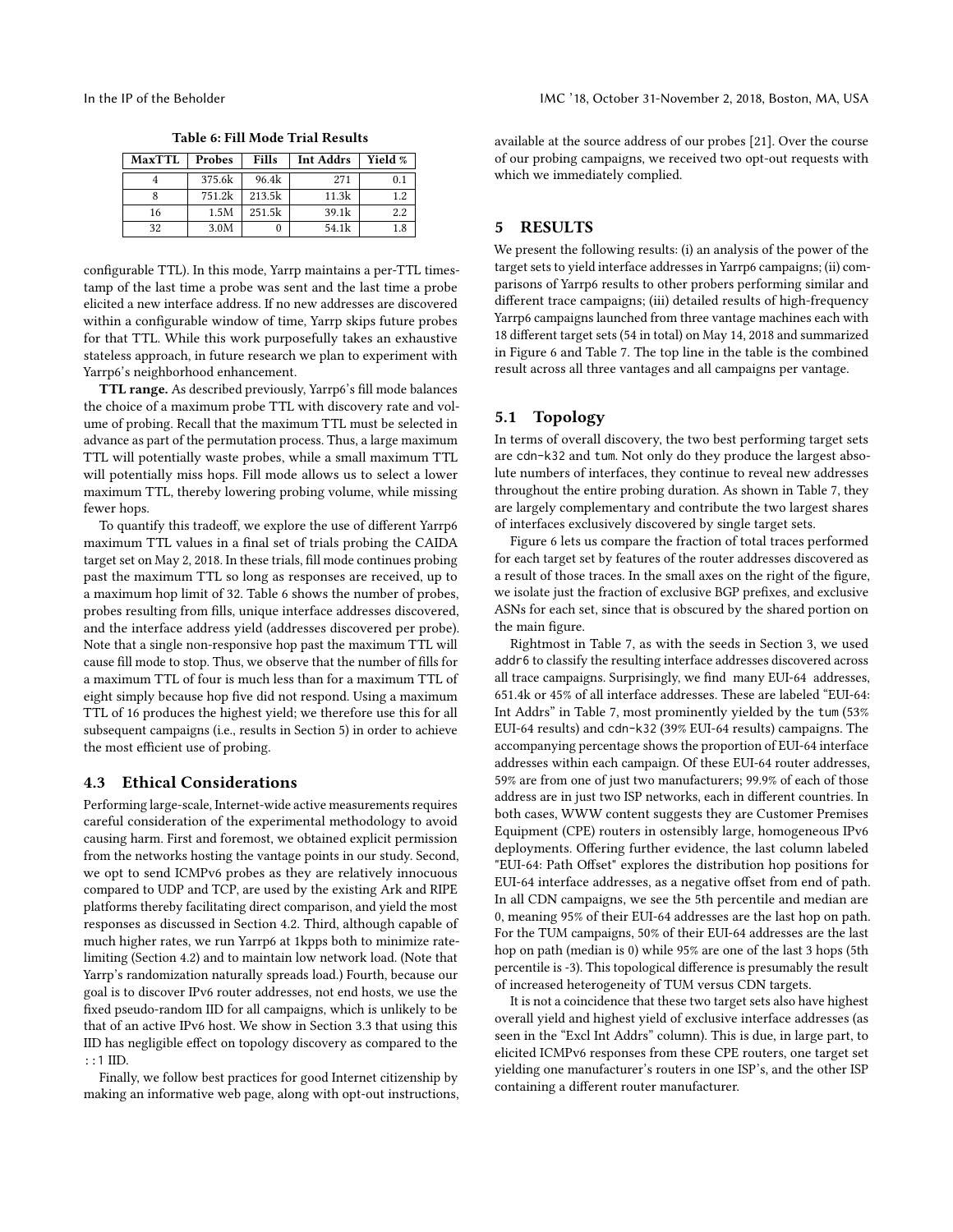|                    |                 |               | <b>Target</b> | Rtr    | Excl             | Int              | Excl           | Int              | Excl           | Reach         | Path Len   | <b>EUI-64:</b> |       | Path Offset |  |
|--------------------|-----------------|---------------|---------------|--------|------------------|------------------|----------------|------------------|----------------|---------------|------------|----------------|-------|-------------|--|
| Yarrp6<br>Campaign | Agg             | <b>Traces</b> | Addrs         | Int    | Int              | <b>BGP</b>       | Int            | <b>ASNs</b>      | Int            | <b>Target</b> | 95th Perc. | Int            |       | 5th Perc.   |  |
|                    |                 |               |               | Addrs  | <b>Addrs</b>     | Pfxs             | <b>BGP</b>     |                  | <b>ASNs</b>    | <b>ASN</b>    | (Median)   | Addrs          |       | (Median)    |  |
| ALL                | both            | 45.8M         | 12.6M         | 1.4M   | $\Omega$         | 9.9k             | $\Omega$       | 7.1k             | $\Omega$       | 40%           | 20(11)     | 651.4k         | 45%   | $-7(0)$     |  |
| <b>EU-NET</b>      | both            | 15.0M         | 12.2M         | 1.3M   | 136.0k           | 9.5k             | 236            | 6.9k             | 110            | 44%           | 17(8)      | 613.0k         | 48%   | $-11(0)$    |  |
| US-EDU-1           | both            | 15.4M         | 12.6M         | 1.3M   | 84.9k            | 9.4k             | 75             | 6.8k             | 31             | 43%           | 19(10)     | 602.7k         | 48%   | $-9(0)$     |  |
| $US-EDU-2$         | both            | 15.4M         | 12.6M         | 881.4k | 20.7k            | 7.4k             | 148            | 5.5k             | 76             | 33%           | 21(15)     | 540.6k         | 61%   | $-2(0)$     |  |
| cdn k32            | z <sub>64</sub> | 9.6M          | 3.2M          | 756.6k | 534.2k           | 2.0 <sub>k</sub> | 33             | 1.2k             | 8              | 52%           | 18(12)     | 297.2k         | 39%   | 0(0)        |  |
| tum                | z64             | 6.2M          | 2.1M          | 582.4k | 364.7k           | 7.9k             | 98             | 6.0 <sub>k</sub> | 58             | 63%           | 19(12)     | 311.2k         | 53%   | $-3(0)$     |  |
| cdn k32            | z48             | 1.6M          | 524.2k        | 203.7k | 9.6k             | 1.8k             | $\overline{4}$ | 1.2k             | 2              | 70%           | 19(12)     | 79.8k          | 39%   | 0(0)        |  |
| fdns               | z64             | 2.2M          | 746.9k        | 185.2k | 9.4k             | 6.2k             | 5              | 5.0k             | $\overline{2}$ | 48%           | 19(10)     | 15.4k          | 8%    | $-1(0)$     |  |
| dnsdb              | z64             | 698.6k        | 233.0k        | 154.0k | 23.2k            | 7.8k             | 176            | 6.0 <sub>k</sub> | 106            | 55%           | 20(13)     | 10.1k          | 7%    | $-5(0)$     |  |
| 6gen               | z64             | 13.4M         | 4.5M          | 126.4k | 46.9k            | 7.1k             | 174            | 5.2k             | 58             | 27%           | 31(12)     | 24.8k          | 20%   | $-18(0)$    |  |
| tum                | z48             | 1.1M          | 362.7k        | 118.3k | 2.1k             | 6.6k             | 6              | 5.0k             | 2              | 41%           | 18(9)      | 11.6k          | 10%   | $-3(0)$     |  |
| cdn k256           | z64             | 1.2M          | 396.7k        | 116.9k | 3.4k             | 1.2k             | $\Omega$       | 639              | $\theta$       | 51%           | 18(11)     | 28.5k          | 24%   | 0(0)        |  |
| cdn k256           | z48             | 487.1k        | 162.4k        | 89.7k  | 428              | 1.1k             | $\Omega$       | 637              | $\theta$       | 69%           | 18 (12)    | 19.5k          | 22%   | 0(0)        |  |
| fdns               | z48             | 673.3k        | 228.7k        | 88.5k  | 551              | 4.8k             | $\Omega$       | 4.0 <sub>k</sub> | $\Omega$       | 29%           | 18(6)      | 4.2k           | 5%    | $-8(0)$     |  |
| dnsdb              | z48             | 281.3k        | 93.8k         | 87.9k  | 662              | 6.4k             | $\overline{4}$ | 5.0 <sub>k</sub> |                | 49%           | 21(12)     | 5.5k           | 6%    | $-7(0)$     |  |
| 6gen               | z48             | 4.3M          | 1.4M          | 69.4k  | 2.0 <sub>k</sub> | 6.5k             | 40             | 4.9k             | 25             | 16%           | 32(12)     | 3.5k           | 5%    | $-19(-3)$   |  |
| caida              | z64             | 314.7k        | 105.2k        | 60.9k  | 398              | 6.3k             | 11             | 4.8k             | 5              | 26%           | 31(12)     | 428            | $1\%$ | $-20(-4)$   |  |
| caida              | z48             | 234.3k        | 78.3k         | 57.7k  | 92               | 6.1k             | $\overline{2}$ | 4.7k             |                | 25%           | 29(12)     | 370            | $1\%$ | $-20(-3)$   |  |
| fiebig             | z64             | 2.8M          | 1.0M          | 54.2k  | 9.6k             | 3.3k             | 57             | 2.8k             | 49             | 24%           | 17(5)      | 1.3k           | $2\%$ | $-15(-3)$   |  |
| fiebig             | z48             | 270.3k        | 102.2k        | 22.1k  | 63               | 2.7k             | 0              | 2.3k             | $\theta$       | 11%           | 17(4)      | 177            | $1\%$ | $-17(-2)$   |  |

<span id="page-9-1"></span>Table 7: Results of aggregate Yarrp campaigns run from three vantages, reverse sorted by Int Addrs yield, i.e., sources of ICMPv6 Time-Exceeded messages. Path Offset of EUI-64 Int Addrs is relative to Path Len, 0 being the last Hop Addr on path.

<span id="page-9-0"></span>

Figure 6: Selected Result Features of Yarrp Campaigns (corresponding to Table [7\)](#page-9-1).

#### 5.2 Target Sets Power

Central to our study is evaluating trace target strategies to not only maximize topological discovery, but also efficiency within an address space too large to be exhaustively probed. In Figure [7,](#page-9-2) we examine the relationship between each z64 target set's count of interface addresses discovered via probing from the EU-NET vantage point, and the number of probe packets required.<sup>[2](#page-9-3)</sup> We observe qualitatively similar results from the other vantage points, and choose to focus on the EU-NET results due to space constraints.

<span id="page-9-2"></span>

Figure 7: Address discovery power per z64 target set vs. probe packets emitted (from EU-NET vantage in Table [7\)](#page-9-1).

The current state-of-the-art strategy, employed by both CAIDA and RIPE for their production IPv6 mapping, of tracing to the ::1 address (plus a random address in CAIDA's case) within routed IPv6 BGP prefixes performs best in the initial stages of the probing, but suffers a noticeable flattening in discovery past 300k packets (note the log-log plot scale). CAIDA's discovery peaks at fewer than 100k interfaces after  $\approx$  2M probes as it exhausts the target set. This dichotomy of performing well initially, but falling well short of the absolute number of interfaces discovered via other target sets, illustrates that this BGP-based strategy provides breadth, but lacks the specificity to discover IPv6 subnetting where significant topology exists in depth.

<span id="page-9-3"></span> $^2$ Equivalently, at a fixed probing rate, this plot shows discovery as a function of time.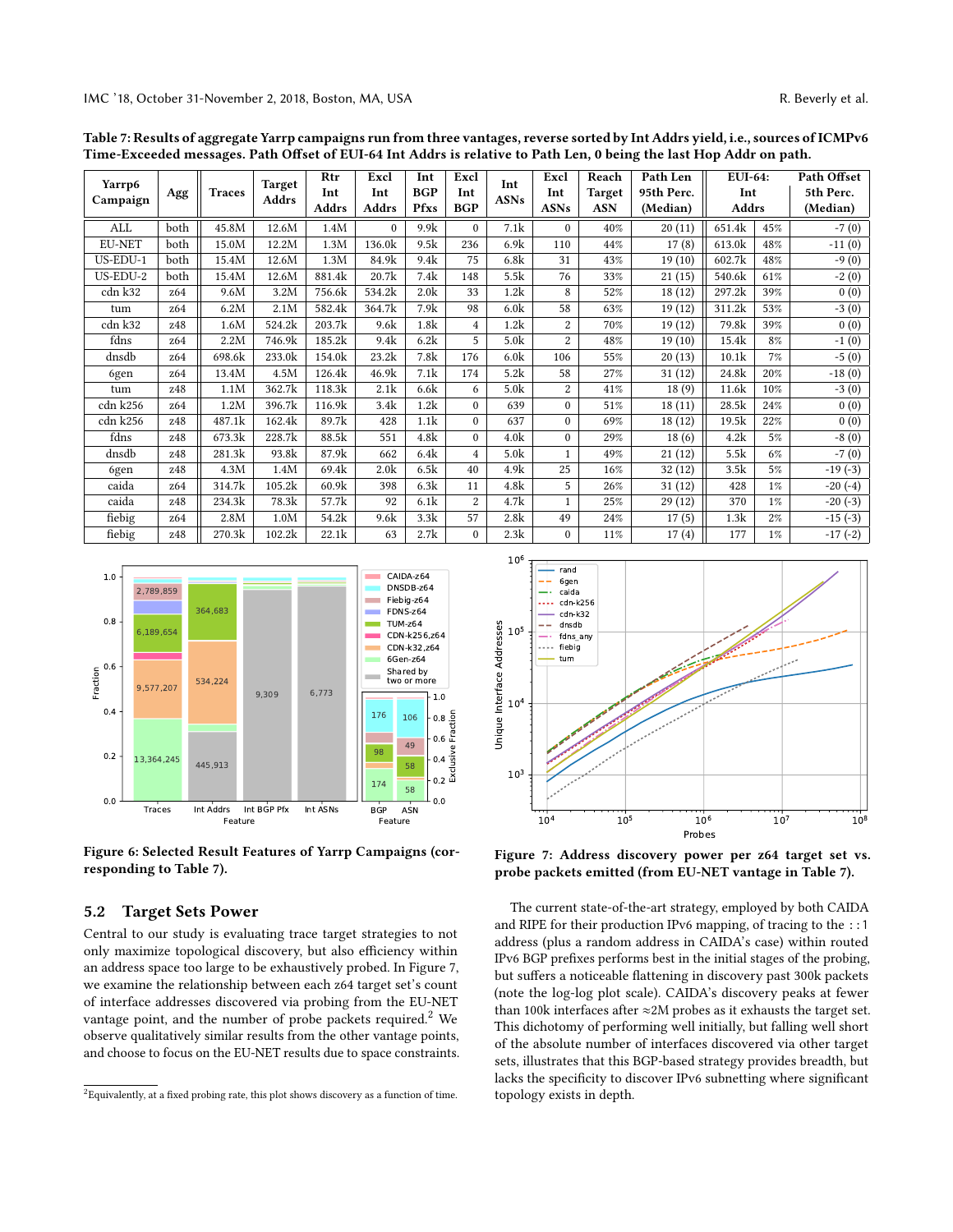As a second baseline of a BGP-informed strategy, we probe randomly generated IPv6 addresses that are routable. Unsurprisingly, this unguided target selection performs poorly with a precipitous drop in newly discovered interfaces after ∼1M probes. However, random outperforms Fiebig prior to this point, largely due to its high degree of clustering (evident in the DPL of Figure [3\)](#page-4-3). Similarly, the 6gen target set provides a high interface yield at the onset of probing, but flattens past 1M probes. In fact, the shape of the 6gen curve closely mirrors random, but with a fixed positive offset.

In contrast, the overall discovery rate is higher and linear for the tum and cdn-k32 synthesized target lists, implying that these provide the most power. Although they have similar discovery yields, cdn-k32 finds ∼200k more addresses from this vantage.

#### 5.3 Validation

As with similar Internet-wide active measurement studies, validation of our method is complicated by limited availability of ground truth and by limited seed address collections, in part, both due to privacy concerns. To place our results in context, we therefore consider our discovered IPv6 topologies relative to those available from production IPv6 active traceroute systems, namely CAIDA's Ark [\[11\]](#page-13-16) and RIPE Atlas [\[52\]](#page-13-17). For both, we gather the complete set of traceroute results for May 18, 2018 available from each vantage point. Both Ark and Atlas are global platforms, with vantages in different regions and networks. While Ark had 65 IPv6-capable vantages at the time of writing, Atlas had 4,333.

Within the 24 hour period, Atlas probed 34.3k unique targets and discovered 103.8k unique interfaces, while Ark issued traces to 349k targets which revealed 126.8k interfaces. Notably, while Ark used 6.9M traces, our methodology discovers ∼1.3M interfaces – an order of magnitude more – with only approximately twice the number of traces.

We further compared our results to those of a proprietary prober that regularly performs millions of traces per day [\[3\]](#page-13-33). With that prober, the cdn-k32-z64-fixediid target set was traced separately on May 3, 2018, i.e., emitting TTL-limited probes toward active WWW client address space. In contrast to Yarrp6, this prober is stateful, like traceroute, and operates by distributing its workload of traces across a set of machines, here, from one physical and topological location to make comparison reasonable. Results show the interface address yield difference was within 1.1%, and other metrics were similar; it is plausible that vantage connectivity and system resources are responsible for the difference.

Lastly, in Table [7,](#page-9-1) note there is some variation in Yarrp6 results by vantage, despite launching the same campaigns. While EU-NET and US-EDU-1 show similar yield, ∼1.3M interface addresses, US-EDU-2 has lower yield, ∼881k, despite having performed just as many traces. Our hypothesis is that this vantage is unusual in that its on-premise path is longer (as seen in Figure [5b](#page-7-0) and median path length in [7\)](#page-9-1) and thus may warrant a higher TTL value (per Section [4.2\)](#page-6-0).

# <span id="page-10-0"></span>6 SUBNET DISCOVERY

Having collected voluminous trace results, we turn our attention to topological inference from the results. We employ two techniques to infer subnet boundaries. The first one is based on path divergence observed in traces from prior work (with IPv4), while the second relies on the ubiquitous delegating of /64 prefixes as the mostspecific subnets at the Internet's periphery and thus is IPv6-specific.

Path divergence-based discovery. Inspired by Lee et al. [\[40\]](#page-13-55), we discover IPv6 subnets based on path divergence detected in the paths traversed in our trace campaigns. However, IPv6 requires different premises. First, our goal is to infer heterogeneous IPv6 prefixes by splitting subnets, starting with known BGP prefixes, into smaller ones based on divergent hops; whereas subnets are coalesced to identify homogeneous IPv4 prefixes in [\[40\]](#page-13-55). Next, there is no canonical equivalent of /24 in IPv6 space due to the freedom afforded network operators by generous address allotments and many transition and feature-based address assignment options.

As in Lee's work, the keys to the technique are twofold. First, traced paths from one or more vantages to two different target addresses are compared to (a) identify a significant converging subpath (a substring, composed of router hop addresses, that is common to both traced paths) and  $(b)$  identify a subsequent significant diverging subpath. By "significant" we mean we are willing to assume that the divergence, in context of the convergence prior, indicates that the two addresses belong to different subnets. We call the converging subpath by the name "last common subpath" (LCS) and refer to the diverging path tails by the name "divergent suffixes" (DS). The second key to the technique is that, once two addresses are assumed to be in different prefixes, we calculate those two addresses' "discriminating prefix length" (DPL), introduced in Section [3.4.1.](#page-4-4) Given that we take them to be in different subnets, we know that the first  $n$  bits of each address, where  $n$  is the DPL, must also be the first n bits of each subnet's base address and, therefore, the subnet's prefix length must be at least  $n$ .

Our implementation, discoverByPathDiv, classifies sets of IPv6 traced paths as divergent (or not) according to these parameters:

- The LCS must have minimum length:  $c = 2$ .
- The LCS must have C hop(s) having an ASN matching the target's ASN:  $C = 1$ .
- Missing hop addresses are not allowed in the LCS.
- The last hop's ASN must not match the vantage's ASN:  $A = 1$ .
- The DS must have minimum length:  $s = 1$ .
- The DS must have S hop(s) whose ASN match the target's:  $S = 1$ .
- No DS can have zero length:  $z = 0$ .
- The target ASN for each path pair must match:  $T = 1$ .

In this way, our implementation (with these numerous parameters) can be made restrictive about the paths it accepts as evidence of significant path divergence and, therefore, conservative in subnet discovery. We tested even more conservative parameter values, e.g., a higher DS minimum length  $s = 2$ , but path divergences ostensibly due to traffic engineering and load-balancing occurred too near the last hop, as reported also with IPv4 in prior works.

There are additional complications. For instance,  $(a)$  IPv6 networks exist that use many ASNs simultaneously, e.g., one originating routes to the BGP prefix(es) covering router addresses and another originating routes for the prefix(es) covering their customer's (target) addresses. To avoid these failing to meet our path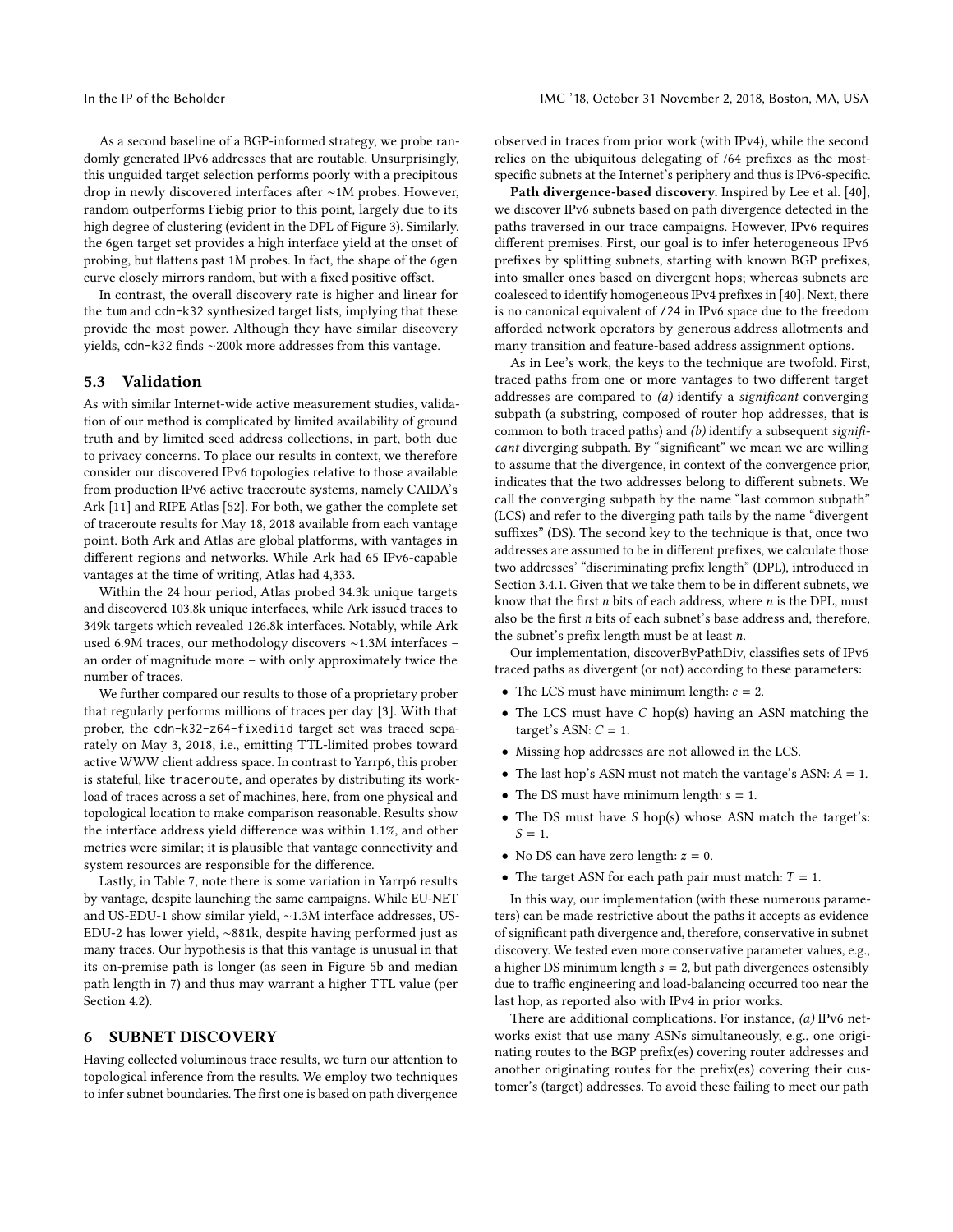and target ASN requirements, we augment the BGP information with collections of "equivalent" ASNs, identified by operational experience and expert knowledge, e.g., of ISP acquisitions or mergers, considering them equal even though they are distinct numbers. Also, (b) since it is not necessary for networks to globally advertise routes to prefixes covering their routers' addresses (since routers only need to communicate in LANs or point-to-point links to each other), IPv6 networks also exist that use router addresses not covered in the BGP. To avoid having this violate our path and target ASN requirements, we augment the BGP information with some prefixes that are in Regional Internet Registries but not the global BGP. This is especially important for IPv6 where a small number of very large networks, e.g., Comcast and Charter Spectrum, respectively, present these ASN and IP prefix record keeping challenges.

/64 Discovery. Our second subnet-related topology discovery technique is a simpler one, specific to the IPv6 Internet which typically has /64 subnets at its edge. This scheme is very common since it is required by popular IPv6 address assignment techniques such as SLAAC (Stateless Address Auto-configuration) and SLAAC with temporary privacy extensions (also known as "privacy addresses") in which every IPv6 host address has an interface identifier (IID) comprising the low 64 bits and a network (subnet) identifier comprising the high 64 bits.

It is often the case that TTL-limited probes to some target address never elicit an ICMP or ICMPv6 response with the target address as its source. This leaves the analyst not knowing whether the resulting path reached the router nearest the target or not, making it hard to make assertions on even simple metrics like the diameter of the Internet (as measured in router hops). To overcome this problem of determining where exactly that last hop is in the topology, we leverage the fact, learned from prior active measurement studies, that many IPv6 routers have the IID value :0000:0000:0000:0001 (canonically displayed as ::1 with zero compression) in the source address used to generate ICMPv6 error messages such as Time-Exceeded [\[32\]](#page-13-56), e.g., routers serving as the gateway for hosts having address in the subnet for that LAN. Certainly not all IPv6 routers do this, but it is common and is not unlike the practice with IPv4 of, e.g., using 192.168.0.1 as the router gateway address for the 192.168.0.0/24 subnet. When we see a last hop ending in ::1 that has the high 64-bits matching the target address, we assume that the probe elicited a response from the gateway router for the target's LAN, and thus completed. This is a valuable inference in at least two ways: (a) it allows us to assume this trace reached a unique /64 subnet and thus the target address must be in a different subnet than another target address that, likewise, has a last hop in a different /64 covering prefix, thereby enabling divergence-based discovery; (b) it can help us infer reachability, access control, and firewalling policies that limit results in active measurement campaigns, e.g., to assess vulnerabilities or to discover topological characteristics. every discuss our method in the same and consider the same in the same in the same in the same of the same in the same of the same of the same of the same of the same of the same of the same in the same of the same of the

We added this second technique to discoverByPathDiv and call it the "Identity Association (IA) Hack" because it can be leveraged to reverse-engineer the IP address identity (prefix) delegated to a customer by an ISP. This is is an important capability for privacyminded Internet operation if we wish to guarantee some level of anonymity in IP addresses [\[49\]](#page-13-5); we are pursuing this as future work.

Candidate Subnet Results. We refer to our results as "candi-

<span id="page-11-0"></span>

Figure 8: Subnets inferred by path divergence

prefix length. This bound is set based on the highest DPL of a target address ostensibly within the subnet and another ostensibly without, i.e., where the traces show paths to those targets diverged. Thus, a candidate subnet length means that we've discovered a subnet having a prefix length of *at least* that reported.

Examining the combination of all 45.8M traces for path divergences, we discovered 172,497 candidate subnets, covered by 1,726 BGP prefixes having 1,013 origin ASNs. Figure [8a](#page-11-0) plots the CDF of those subnets for each target set. This figure shows that target sets power to discover candidate subnets is largely governed by their respective addresses' DPLs plotted in Figure [3a.](#page-4-3) Also note that, although we see improved potential power of the target sets in combination (Figure [3b\)](#page-4-3), that improved power is not realized here: the CDFs do not shift right. This may be due to active measurement difficulties, e.g., missing hops on traced paths and our conservative approach which does not allow missing hops on the common subpath before divergence.

Figure [8b](#page-11-0) plots counts of discovered subnets by prefix length per target set and combined. Note there are a few prominences suggesting popular prefix lengths (subnet sizes). Also note that, while some target sets help to discover only subnets less than a particular length, e.g., 59 (cdn-k32) or 55 (cdn-k256), others can help to discover more specific subnets because they contain unaggregated, active /64 prefixes, e.g., from the DNS. The dots plotted directly above 64 on the horizontal axis in Figure [8b](#page-11-0) are the counts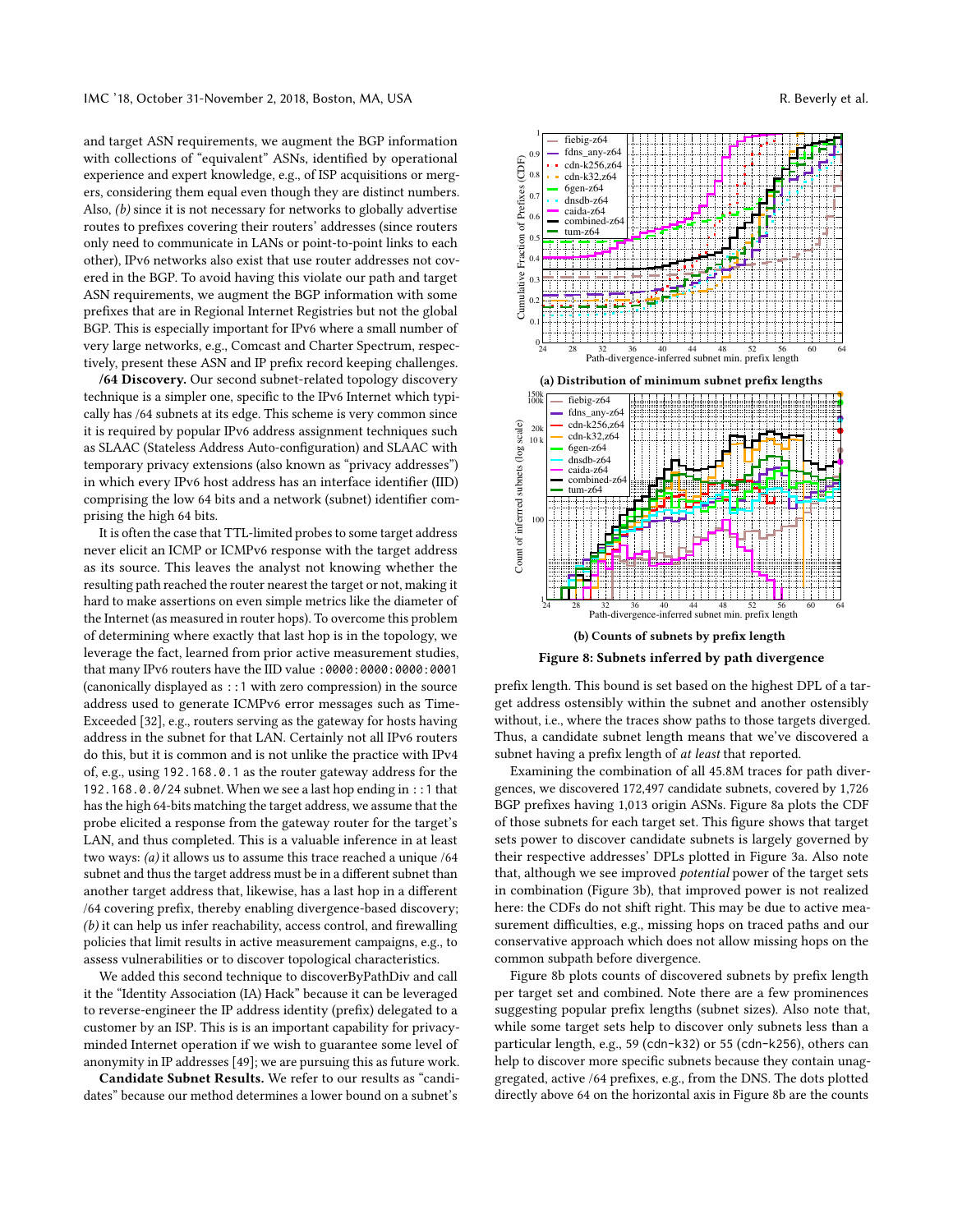where the last hop address was covered by the same /64 prefix as the target address, i.e., the IA Hack. (Combined these total to 1,284,891.)

Subnet Validation. To evaluate these results, first we use ground truth data consisting of a set of 12,447 interior prefixes of major US ISP networks (109 BGP prefixes advertised by 30 origin ASNs) and their respective city-level locations and assume those in different cities are also topologically heterogeneous, i.e., in different subnets such that our method should be able to ascertain, if it is given sufficient traces to target addresses in and near those subnets.

We find, that we've performed 386,579 traces from each vantage to target addresses covered by 5,839 (47%) of the subnets in truth data. Of those, our algorithm discovered 109 subnets exactly as in the truth data, i.e., having the same base addresses and prefix lengths: 107 /40 prefixes and 2 /64 prefixes. However, because these ground truth subnets are intermediate (in between advertised BGP prefixes and LAN subnets) or "distribution" subnets, we shouldn't expect many exact matches as our method may have discovered more-specific subnets. Indeed we find that we've discovered more specific candidates within 3,871 (66%) of those ground truth prefixes.

To deal with this complication, we re-run our algorithm on a subset of traces selected by stratified sampling, i.e., we choose only one trace to one target address in each ground truth subnet. This intentionally reduces the fidelity of our technique by lowering the target addresses' DPLs, thus limiting discovery to subnets no morespecific than those in the truth data. With this sampled subset of traces our algorithm yields 914 candidate subnets (18%), 395 (43%) of which exactly match the truth data. Of the non-matching results, 52% have a prefix length that is one bit short and 20% are short by two. Improving this prefix length approximation by lower bound necessitates additional traces to targets with higher DPL. As such, we merely claim these discovered subnet results are plausible based on modest coincidence with ground truth and that stratified sampling is a possible way the technique can be tuned to discover hierarchical subnets.

Attempting to further evaluate subnet discovery results, we examine two universities' subnet address plans that were shared publicly. For both universities, the entirety of each of their active IPv6 address spaces is covered by just one subnet in our results, having prefix lengths of 41 and 39, respectively. Investigation shows that the anonymization method employed [\[49\]](#page-13-5), e.g., for cdn-k32, kept us from probing targets in these networks ostensibly having too few simultaneously active IPv6 WWW clients. That is, for privacy reasons, no target addresses with sufficiently high DPL were probed to discern more-specific subnets.

# <span id="page-12-0"></span>7 DISCUSSION AND FUTURE WORK

In this work, we seek to advance the state-of-the-art in Internetwide IPv6 active topology mapping. We collect seeds and synthesize targets from a number of sources using a three-step process. Next, to facilitate large-scale IPv6 topology mapping, we emit traceroutes from three vantage points to the targets using a modified version of Yarrp (Yarrp6). Along the way, we investigate the use of various target selection methods and parameters (e.g., maximum TTL, probing speed, etc.) that elicit the most IPv6 topological information. Our investigations provide breadth across networks, depth

to discover subnetting, and speed. More specifically, we discover over 1.3M IPv6 interface addresses, which is an order of magnitude more compared to the state-of-the-art mapping systems.

#### 7.1 Security & Privacy

Our results led us to consider security concerns specific to IPv6 topology mapping. Due in part to the address length, IPv6 addresses can contain sensitive information that makes the active IPv6 address space easier to scan or probe, and likely more vulnerable to malicious exploits [\[29\]](#page-13-40). For example, our probe campaigns elicited ICMPv6 "Time Exceeded" responses from many sources having IEEE MAC-based EUI-64 addresses. These IIDs ostensibly embed Ethernet addresses, exposing the manufacturer or model of a router [\[45\]](#page-13-57) , and, perhaps, its operating system. RFC 7721 [\[14\]](#page-13-58) notes that these IEEE-identifier-based IIDs make attacks possible, e.g., address scanning and device exploits. Likewise, we received "Time Exceeded" messages from many addresses covered by the same /64 prefix as a target address, i.e., routers ostensibly collocated, e.g., in a LAN, with hosts. The community should carefully consider the implications of these router-addressing practices as a router's source address, e.g., when sending ICMPv6 error messages, can disclose details that users may prefer to remain private.

Therefore, we release datasets with restrictions. The public data, available at [\[7\]](#page-13-23), contains seeds and targets. The complete data and results will be available to researchers at [\[19\]](#page-13-59) with restricted distribution. However, we note that our methodology is reproducible using publicly-available seed datasets and freely-available probe utilities. The resulting addresses and subnets discovered or inferred likely extend the attack surface already discernible via hitlists.

#### 7.2 Future Work

Based on these encouraging results, we plan to leverage our methodology across a large number of vantages and time to provide even greater scope and coverage. Further, we plan to perform alias resolution, e.g., [\[42\]](#page-13-34), to produce router-level topologies and facilitate comparative graph analyses between IPv4 and IPv6.

Finally, our subnet discovery results show that it is sometimes feasible to remotely determine likely IPv6 prefix assigned to a single user or subscriber. In DHCPv6 prefix delegation this is referred to as Identity Association (IA), and prefix lengths can vary according to the services offered and hints offered by a router to which a prefix is delegated, e.g., on the customer premises. We plan to run additional measurement campaigns to comprehensively assess this capability, with the hope that it might inform IP address anonymization by aggregation, to provide a known level of client privacy.

## ACKNOWLEDGMENTS

We thank Eric Gaston for initial IPv6 Yarrp work, Matthew Luckie and Emile Aben for early feedback, and Italo Cunha for shepherding. KC Ng performed a trace campaign with a proprietary prober for validation of Yarrp6 results by comparison. Mike Monahan, Young Hyun, and Will van Gulik provided invaluable infrastructure support. DNSDB access supporting this research was generously granted by Farsight Security. Views and conclusions are those of the authors and should not be interpreted as representing the official policies or position of the U.S. government.